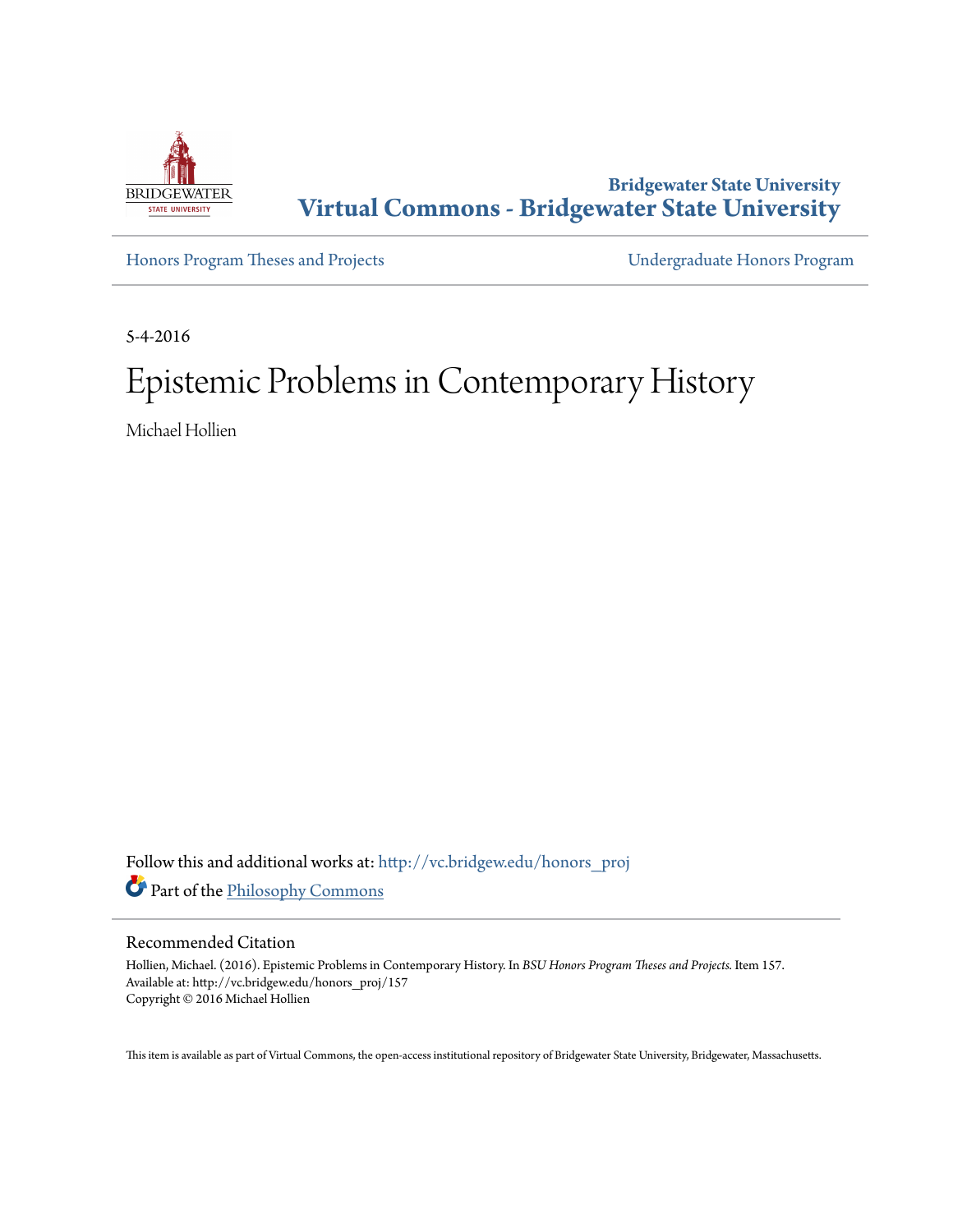Epistemic Problems in Contemporary History

Michael Hollien

Submitted in Partial Completion of the Requirements for Departmental Honors in Philosophy

Bridgewater State University

May 4, 2016

Dr. James Pearson, Thesis Director Dr. Laura McAlinden, Committee Member Dr. William Devlin, Committee Member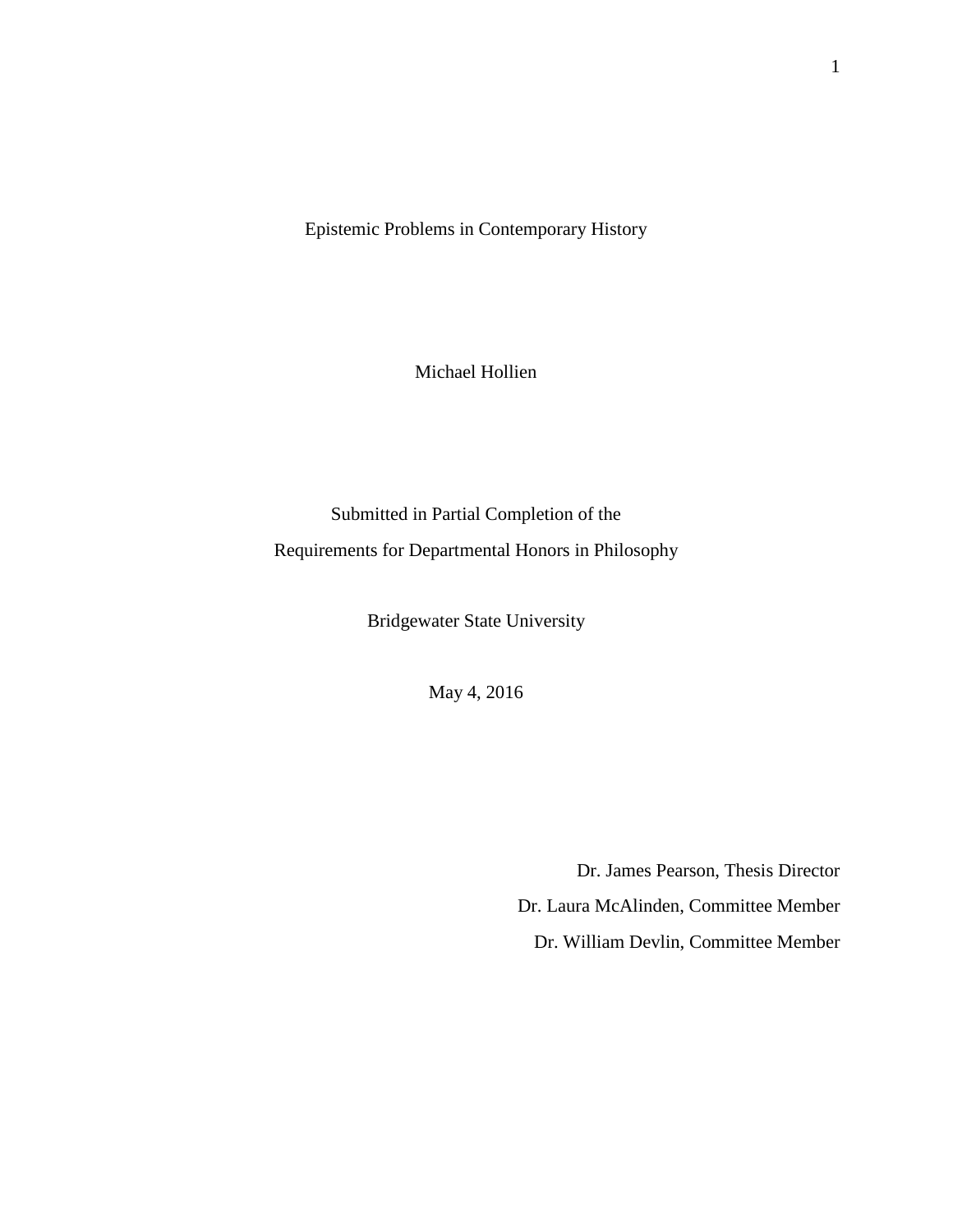## EPISTEMIC PROBLEMS IN CONTEMPORARY HISTORY

#### MICHAEL HOLLIEN

### ABSTRACT

A recent trend in contemporary written history is towards what I term "narrative" history, where the significant events of the past are framed within traditional dramatic structure and told through the personal vignettes of the common people who experienced them. This makes for immersive reading, but the complication in this approach is that history, at least in part, purports to be a true telling of the past. Therein lies the problem. I shall argue that narrative history's pervasive use of literary technique and witness testimony in order to make truth claims about the past is epistemically unjustified. That does not mean that I believe narrative history is pointless, only that its continued relevance in modern culture is dependent on it having a *practical* use, not an epistemic one. I believe that narrative history does have that practical application.

*Keywords:* narrative history, dry history, past event, testimony, personal v. impersonal claim, truth

[Joachim von] Ribbentrop [the Nazi foreign minister], while waiting for [the Soviet ambassadors] to arrive, paced up and down his room 'like a caged animal'. There was little sign of the 'statesmanlike expression which he reserved for great occasions'.

'The Führer is absolutely right to attack to attack Russia now,' he kept repeating as if trying to convince himself. . . .

The two Soviet representatives were shown into the Reichminister's huge office. An expanse of patterned parquet floor led to the desk at the far end. Bronze statuettes on stands lined the walls. As they came close, [ambassador] Berezhkov was struck by Ribbentrop's appearance. 'His face was scarlet and bloated, his eyes were glassy and inflamed.' He wondered if he had been drinking.

Ribbentrop, after the most perfunctory of handshakes, led them to a table to one side where they sat down. [Ambassador] Dekanozov started to read a statement requesting reassurances from the German government, but Ribbentrop broke in to say that they had been invited to attend a meeting for very different reasons. He stumbled through what amounted to a declaration of war, although the word was never mentioned . . . It suddenly became clear to Berezhkov that the Wehrmacht must have already started its invasion. The Reichminister stood up abruptly. He handed over the full text of Hitler's memorandum to Stalin's ambassador, who was speechless. 'The Führer has charged me with informing you officially of these defensive measures.'

Dekanozov also rose to his feet. He barely reached to Ribbentrop's shoulder. The full significance sank in at last. 'You'll regret this insulting, provocative and thoroughly predatory attack on the Soviet Union. You'll pay dearly for it!' He turned away, followed by Berezhkov, and strode towards the door. Ribbentrop hurried after them. 'Tell them in Moscow,' he whispered urgently, 'that I was against this attack.' (Antony Beevor, *Stalingrad*)<sup>1</sup>

<span id="page-2-0"></span><sup>&</sup>lt;sup>1</sup> (New York: Viking Penguin, 1998), 7-8.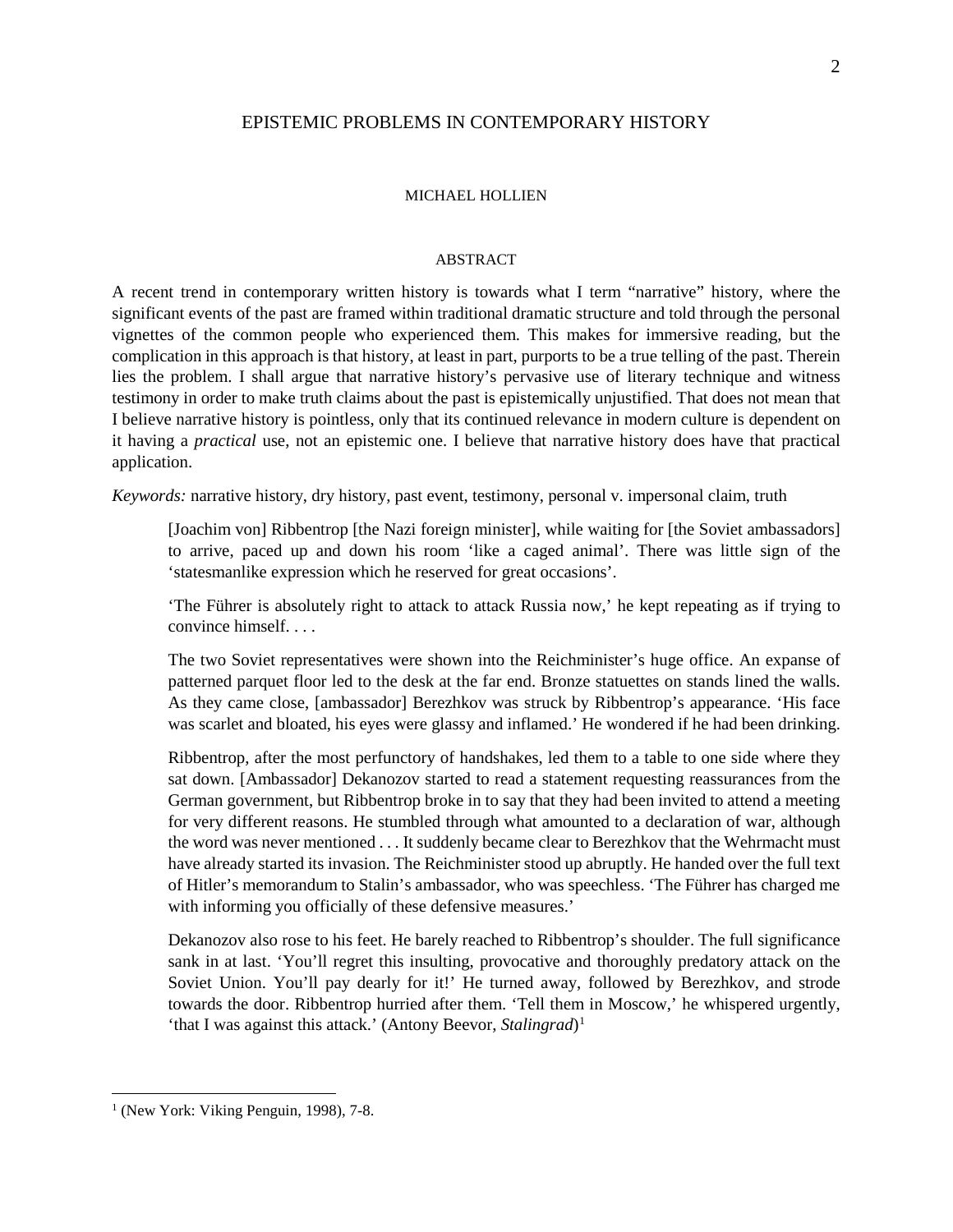This passage is an account of the morning of June 22, 1941, the date that Nazi Germany commenced a surprise attack upon the Soviet Union.<sup>[2](#page-3-0)</sup> The assault was codenamed Operation Barbarossa.[3](#page-3-1) Drawn from the opening chapter of *Stalingrad* by British historian Antony Beevor, the passage concerns an event of significance to world history, but does not appear to constitute a standard historical retelling. For one, the excerpt is very specific, personal, with the invasion itself a secondary focus. The tone centers upon the reaction of Ribbentrop and the ambassadors to what was unfolding. The prose is not formal or analytical, and there are no in-text citations, leaving the source of Beevor's information unclear. The writing has a cinematic flair to it, which allows a clear image of the scene to manifest in the mind's eye. The passage is brief, but the style of the writing and the inclusion of dialogue makes it easy for the reader to grasp what is going on and to empathize with the characters. We can practically feel the defiance in Dekanozov's voice as he angrily warns Ribbentrop that Germany will live to regret its betrayal. And we observe something akin to character development in Ribbentrop himself. The *Stalingrad* selection opens with the Reichminister wandering about his office in a daze, outwardly anxious as to what the prospect of war with Russia entails, and ends with him making that final desperate plea to Dekanozov: "Tell them in Moscow that I was against this attack." Combined with detailed descriptive statements on the minister's appearance and the layout of his office, along with sentences like "[Ribbentrop] *stumbled* [my emphasis] through…" and "It *suddenly* [m.e.] became clear…" and "Ribbentrop *hurried* [m.e.] after them..." and what you have is a historical text presenting the past in a literary way, as if it were a story. In fact, replace Barbarossa with another event and it could easily be a piece from historical fiction in the guise of Tolstoy or Philippa Gregory.

l  $<sup>2</sup>$  Ibid., 8.</sup>

<span id="page-3-1"></span><span id="page-3-0"></span><sup>3</sup> Ibid., 2.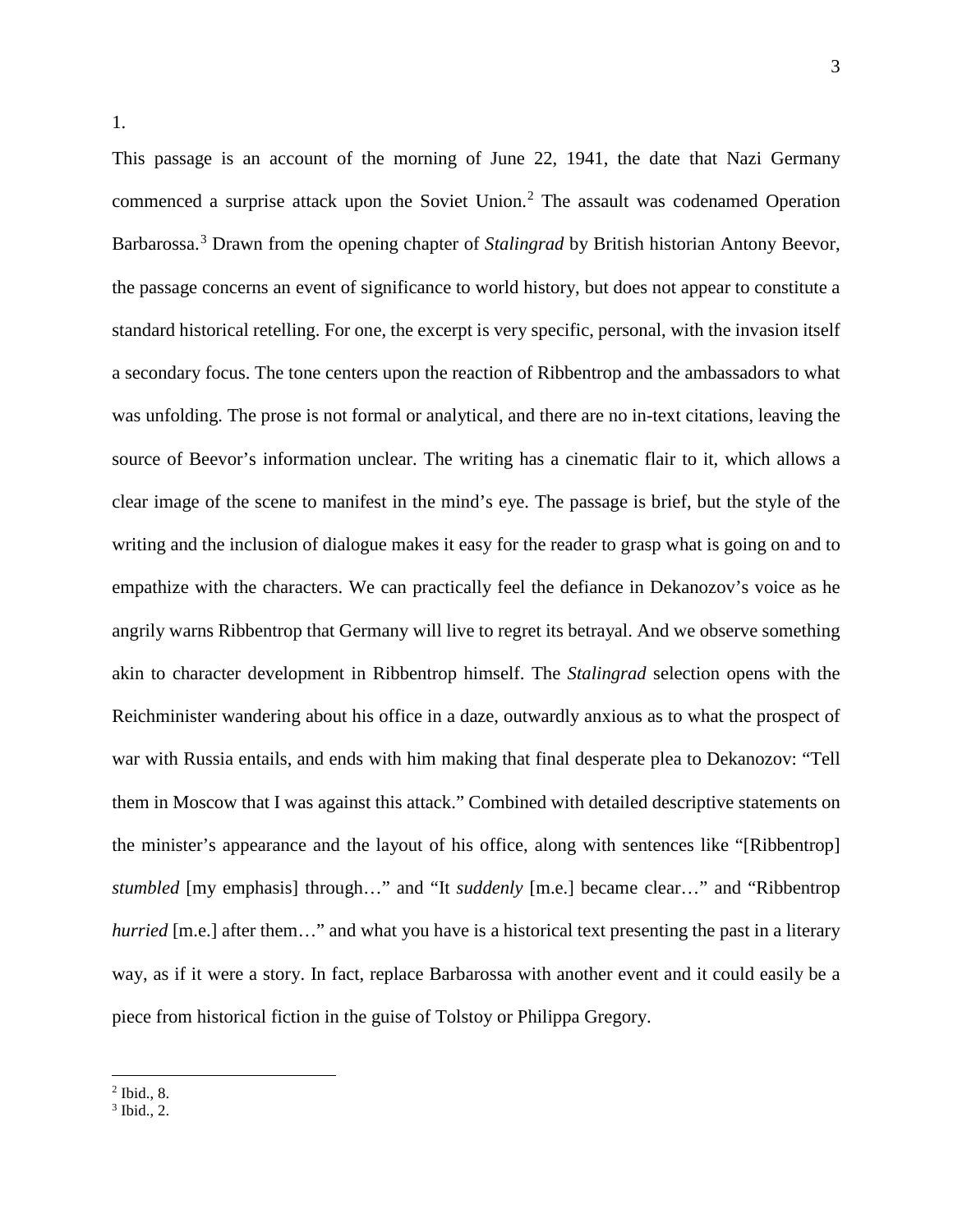*Stalingrad* was the standard-bearer for a new wave of historical non-fiction. In a 2012 retrospective review on the legacy of the book, *The Telegraph's* Keith Lowe wrote that before its publication in 1998, the "history genre was considered suitable only for retired colonels and armchair fantasists – after *Stalingrad* it became the sleek attention-grabbing subject that has never since been off the bestseller lists."[4](#page-4-0) Lowe credits this to Beevor's skill at storytelling:

While he always kept a grip on the view of the battle from above, his true skill was in describing the way it looked from below, from the point of view of the ordinary soldiers caught up in vast and terrifying battles. . . . Every chapter was peppered with poignant vignettes of life among the ranks, and had a sense of pacing and of character that made them read almost like chapters in a novel.<sup>[5](#page-4-1)</sup>

What I take from this quote is that *Stalingrad* signaled a shift in the way that popular history is done, away from what I consider "dry" history – the predilection of an older breed of historian to bombard their readers with sentence after sentence of bland statistics and general fact – and towards something more creative, which I shall call "narrative" history.<sup>[6](#page-4-2)</sup> This brand of history reads, to paraphrase Lowe, like a novel.<sup>[7](#page-4-3)</sup> The historian steps back from her more traditional role as an interpreter of the past and assumes the part of bard. She becomes less like Herodotus and more like Homer. We can see this in the *Stalingrad* excerpt. Ribbentrop's handshake with the Soviets is described as "perfunctory". Dekanozov's height is given as barely reaching to the Reichminister's shoulder. Statuary is noted as adorning the walls of Ribbentrop's office. That cryptic warning to Ribbentrop is dramatic, ending the passage on a suspenseful note. All this, the adjectives, the dialogue, the very flavor of the excerpt, seem needless in a historical text. I imagine

<span id="page-4-0"></span><sup>4</sup> Keith Lowe, "In praise of Antony Beevor," *The Telegraph* (2012), ¶2.

<span id="page-4-1"></span>[http://www.telegraph.co.uk/culture/books/bookreviews/9412691/In-praise-of-Antony-Beevor.html.](http://www.telegraph.co.uk/culture/books/bookreviews/9412691/In-praise-of-Antony-Beevor.html)<br>5 Ibid., ¶3.

<span id="page-4-2"></span> $6$  For more information on philosophy in history, see the "Philosophy of History" page at the Stanford Encyclopedia of Philosophy webpage: http://plato.stanford.edu/entries/history/.

<span id="page-4-3"></span><sup>&</sup>lt;sup>7</sup> It must be said that Lowe is primarily referring to books of military history. This does not pose much of a problem for my essay. I can readily imagine a narrative history on a non-military subject, like the March on Selma. The function remains the same: a creative, personal presentation of a past event.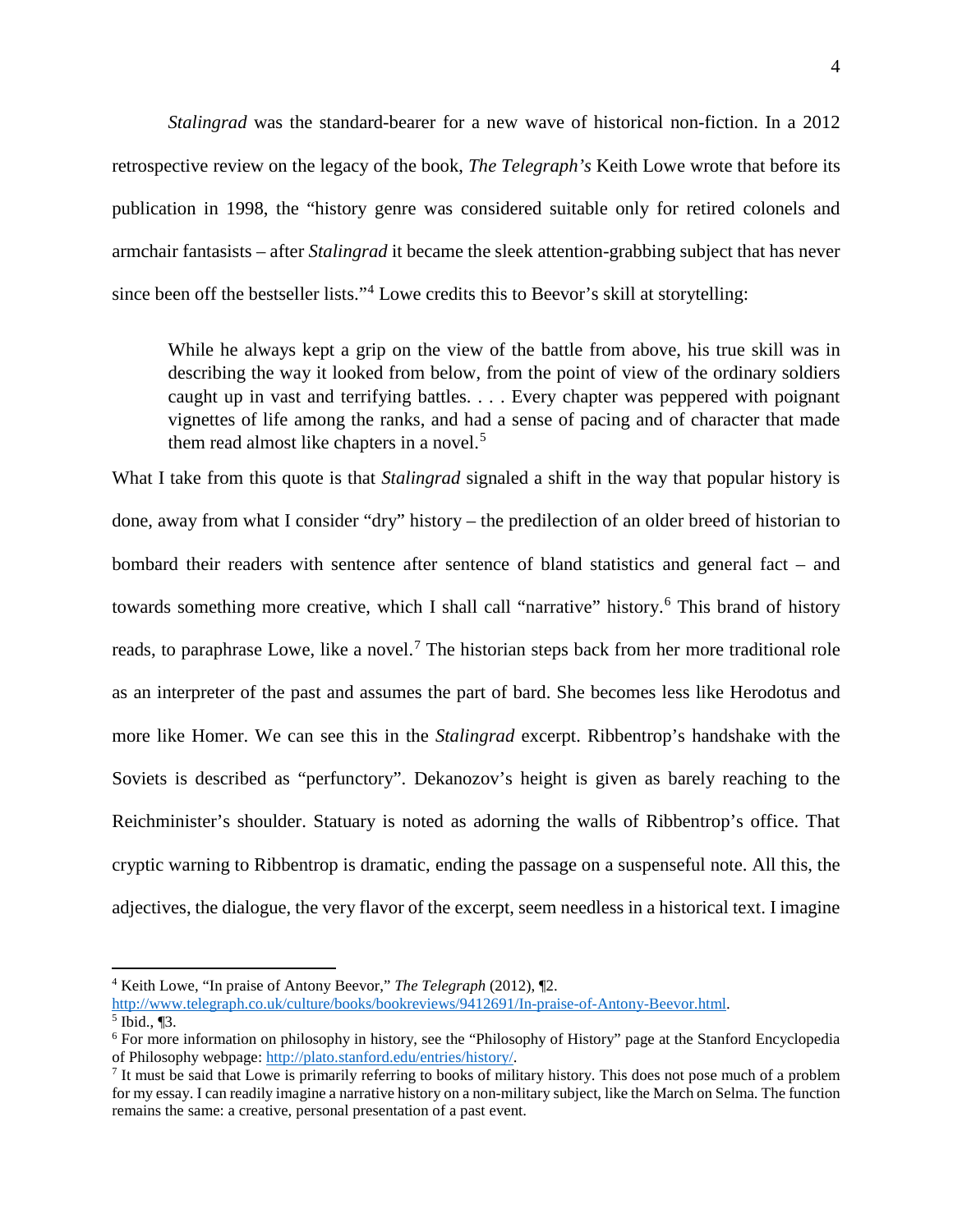that most do not read a book on one of the more pivotal battles in history anticipating whole paragraphs devoted to rich descriptions of the interior of some person's study. If one is looking to just to get to the important historical information, then the passage runs about four paragraphs too long. What the writing style does accomplish is grabbing the reader's attention and sustaining it. Historical information is more easily retained. Dry history may present the general facts, but without the immersive narrative flow of books like *Stalingrad* those facts are often forgotten as soon as the page is turned. But from an epistemic standpoint, is narrative history a good thing? I shall argue that it is not – or at least, not unreservedly so.  $8$ 

In this paper I propose to investigate the epistemic merit of narrative history. In particular, I plan to focus on its use of human testimony to make truth claims about the past. I believe and seek to prove that testimony is often unreliable, and since one purpose of narrative history is to provide the present with past knowledge, this renders much of its epistemic value uncertain. Testimony is a problem with dry history as well, but narrative history has an additional, unique wrinkle all its own: the narrative element itself. Proper narratives have protagonists, antagonists, dramatic structure, sharp dialogue. Does the past actually have any of these things? If not, then this makes the narrative part of narrative history just as epistemically problematic as the testimony aspect. I am concerned that these two problems together chance to instill in a reader a false view of the past.

This paper is a philosophical inquiry into the very heart of narrative history. My thesis will be that the method's extensive use of testimony causes any supposed knowledge derived from it to be epistemically unjustified, and that the literary techniques employed when setting the past

<span id="page-5-0"></span><sup>8</sup> Henceforth, I shall use the shorthand *Barbarossa* to refer to the *Stalingrad* excerpt. I also refer to *the past* in regards to what is studied and *history* for the product of that study.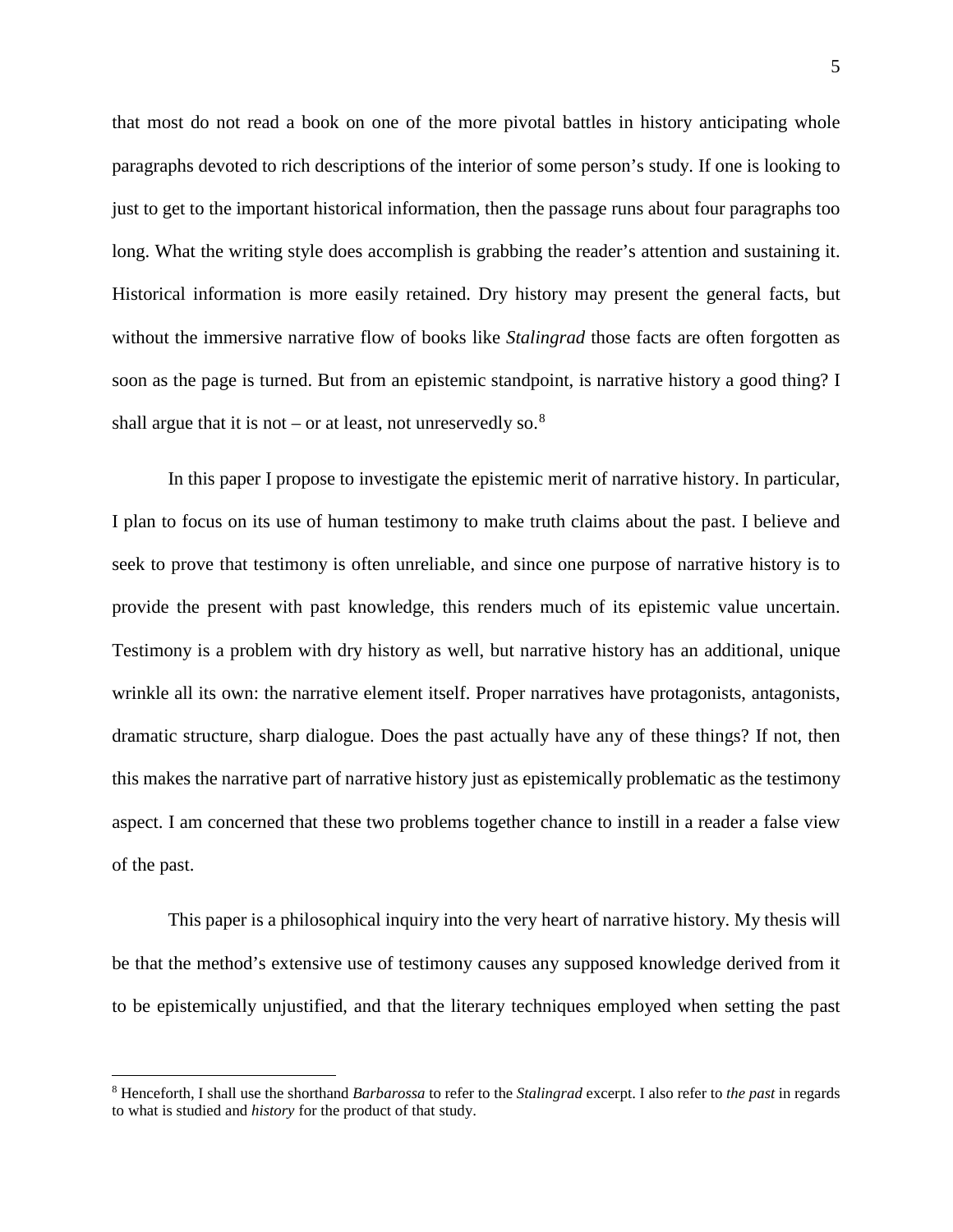within a narrative call for a new standard of historical evaluation. Aside from this introduction section, my essay has four parts to it. I will begin with a more detailed explanation of narrative history, centering upon how it differs from its dry variant. Then I will present proofs for doubting the truth-value reliability of testimony. There are a myriad number of reasons that witness testimony of a past event may be false. The testifier could be biased, or lie, or even misremember. I will discuss how narrative history's use of literary language is detrimental to its epistemic value, using Jouni-Matti Kuukkanen's "After Narrativism: Why We Need to Move from Truth-Functionality to Performativity in Historiography" to bolster my argument. But I do not believe these criticisms make narrative history without importance, only that they serve to prove that its use must be practical as opposed to epistemic. To that end, I'll conclude with an examination of Friedrich Nietzsche's "On the Uses and Disadvantages of History for Life", wherein the author writes that history can remain relevant *iff* when reflected upon it positively influences the present life in some way. I shall argue that Nietzsche's alternative modes of history reveal how we ought to regard historical non-fiction.

# 2.

l

I contend that the root difference between narrative and dry history is that the former makes impersonal claims about the past and the latter makes personal claims on the particular past. What do I mean by this divide? Consider the titular battle of Beevor's *Stalingrad.* A dry historian would chronicle it like God observing the course of the siege from on high. She might write blanket statements on the number of Germans assaulting the city, why they attacked it. She might say that the fighting within the confines of Stalingrad was house-to-house, and that when the battle at last turned against the Wehrmacht<sup>[9](#page-6-0)</sup> there was mass starvation and reports of cannibalism within its

<span id="page-6-0"></span><sup>9</sup> The name for the German armed forces during WWII.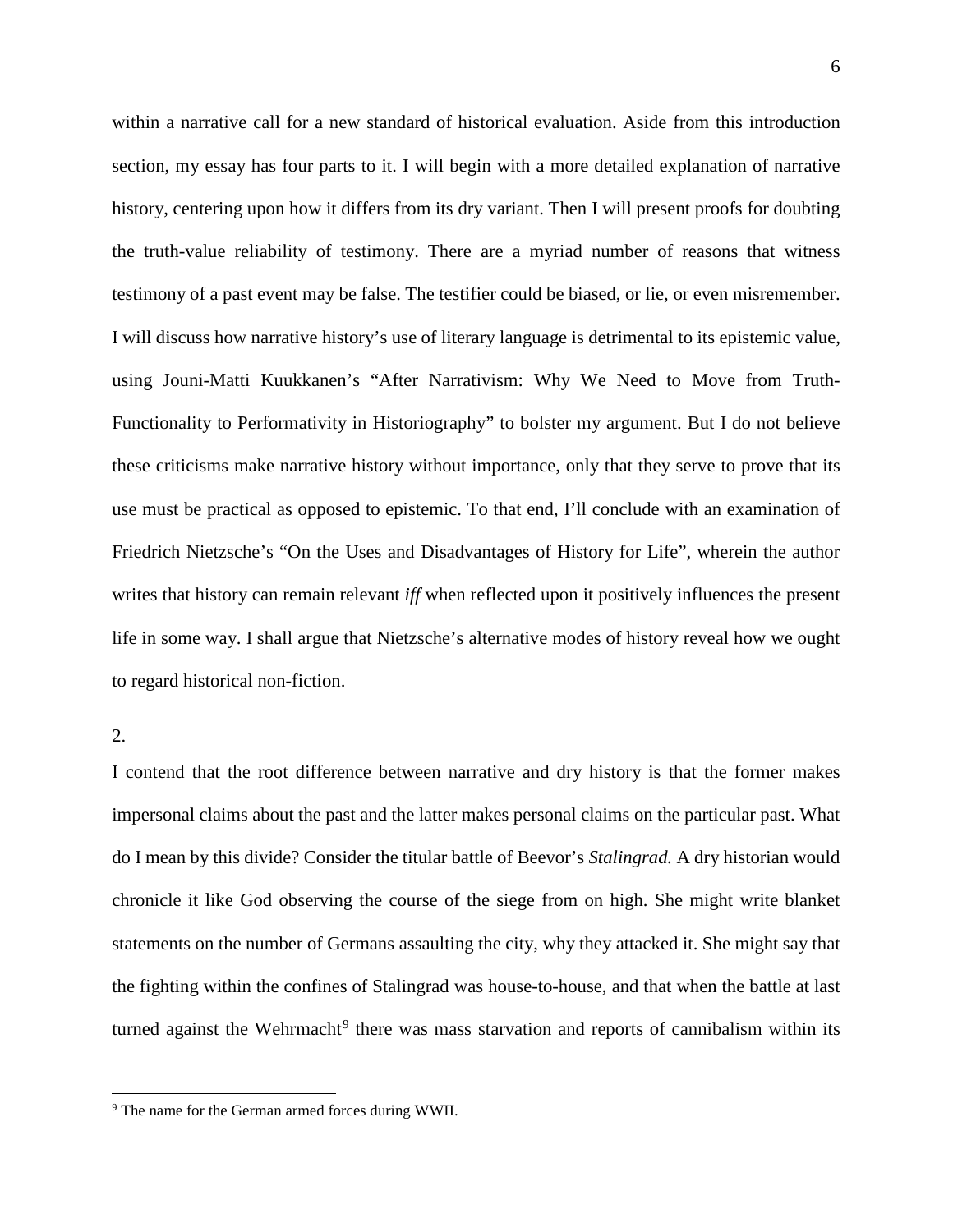ranks. These are impersonal claims. The characters depicted in a dry history of Stalingrad would be limited to the major players: Stalin, Hitler, their generals, with the chance of appearing in the text diminishing the closer one gets to the bottom of the chain-of-command. Dry history is more the big picture than the little one. The dry historian is a reporter of impersonal information. I am imagining this method akin to what might be found in a standard academic textbook; the reader would get the *what* and *why* of the battle of Stalingrad, but little else. The text would not dig much deeper than what lies at the surface of a past event.

Dry history tells the reader *what-it-was* and *why-it-was* but narrative history conveys *whatit-was-like* to experience. It focuses on the particular past. Stalingrad is a particular event in the context of World War II, but my definition of *particular* is a personal, small-scale scene like *Barbarossa*, an event with no witnesses outside a select few participants. A narrative historian might thus tell the battle of Stalingrad through the personal journeys of the people that lived through it, soldier and civilian alike. And indeed, Beevor's *Stalingrad* is much like this. The purpose is not to just state impersonal information, such as that the Germans were trapped and starving in the city. Rather, narrative history aims to portray the individual struggle of being alone and hungry and losing a bit of hope for rescue each day. The presence of rapid-fire, sharp dialogue of the kind we see in *Barbarossa* adds a cinematic atmosphere and puts the reader in the scene as if actually present to witness it. Further, the plot focus isn't necessarily on the great figures of the past – Nikita Khrushchev was present at Stalingrad and is one of the more dynamic leaders of the past century, yet appears in Beevor's book in a scant fourteen pages<sup>[10](#page-7-0)</sup> -- but on the ordinary people living through an extraordinary event. The spotlight is on the little people because it is harder for a reader to empathize with transcendent leaders like Khrushchev and Stalin, who have over the

<span id="page-7-0"></span><sup>10</sup> Beevor, *Stalingrad,* 489.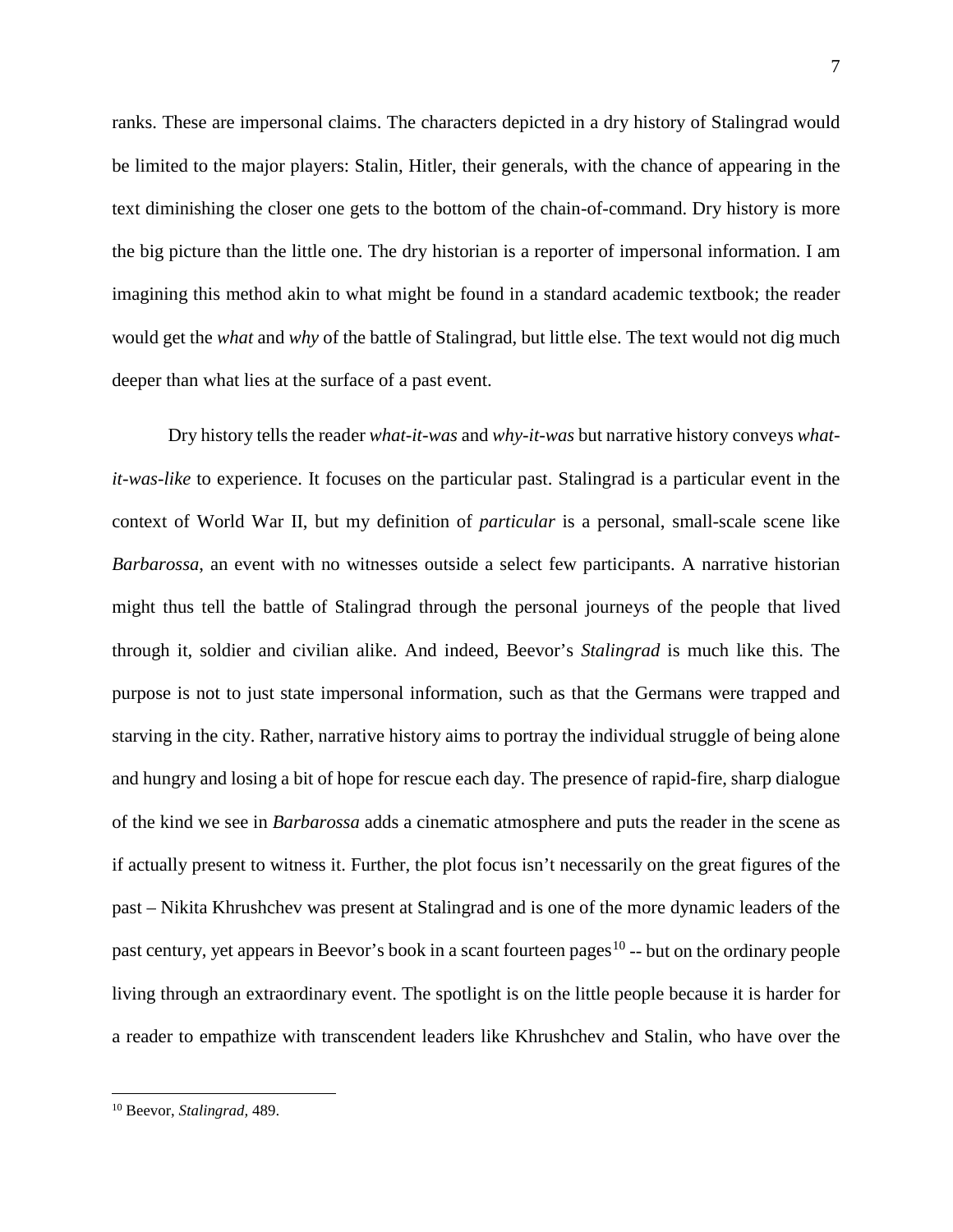course of time accumulated such a mythology about them that any attempt to humanize them would read like alternate history.

Editing also plays a role in how narrative and dry history differ. In the first, actual in-text citations, like footnotes or parenthetical references, are scarce, presumably because their inclusion might disrupt the dramatic flow. Most sources are only found in the appendices. Further, history such as *Stalingrad* unfolds like a story, with plot that continuously builds upon earlier developments in the narrative. Characters act in a way that is consistent with prior characterization. They are not one-dimensional figures meant only to introduce another past event or historical concept, but people with personalities that help to explain why they acted the way that they did. For instance, at the climax of *Stalingrad* (the Soviet counteroffensive which ended up trapping the Germans in the city) the reader is familiarized with Romanian general Mihail Lascar, described by Beevor as "intrepid" and one as one of the few Romanian officers the Germans<sup>[11](#page-8-0)</sup> respected.<sup>[12](#page-8-1)</sup> This initial characterization makes Lascar's subsequent actions personality-appropriate, when a few pages later his army his attacked and surrounded by the Soviets but Lascar himself bravely resists every call to surrender, instead vowing to fight on until the end.<sup>[13](#page-8-2)</sup> He is not just a puppet on a string acting for no apparent reason; he has reasons for his behavior and they are established in the text. Narrative history does a fantastic job of making past persons seem relatable.

It could be argued by some that my definition of the difference between narrative and dry history, specifically on the first assertion that it is a distinction between personal and impersonal claims, is incorrect. One objection is: Could there not be a personal narrative history on a general historical topic, say the whole of World War II as opposed to a specific event like Stalingrad? Must

<span id="page-8-0"></span> $11$  The Romanian army being a reluctant ally of Nazi Germany.

<span id="page-8-1"></span><sup>12</sup> Beevor, *Stalingrad,* 253.

<span id="page-8-2"></span> $13$  Ibid., 256.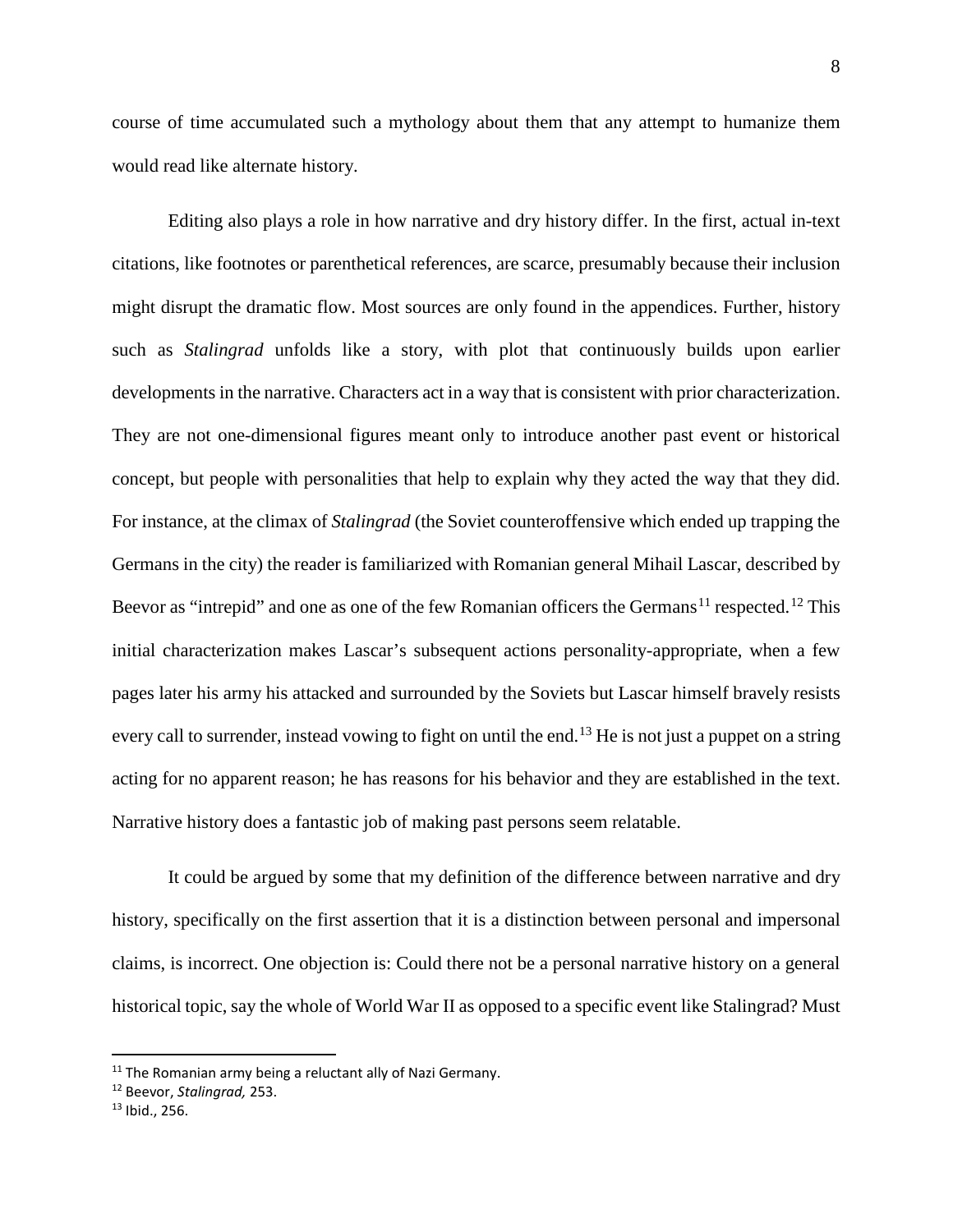narrative history always center on the particular? A second objection is: Is it possible for there to be a particular dry history, such as *Barbarossa* written in an impersonal manner? These objections attempt to refute my definitions of narrative and dry history so need to be addressed before I proceed further.

It is certainly conceivable that a personal narrative history on a general event could be done. The pertinent question is not if it could be done, but whether or not a personal take on a general past instance would be the best form for narrative history. Lowe's *Telegraph* piece is more than just nostalgic praise of *Stalingrad.* It is also the author offering a clarification for why Beevor's then just-released book, entitled *The Second World War,* was receiving more negative criticism than *Stalingrad.* Lowe quotes such unenthusiastic reviews like "[*The Second World War* lacks] some of the pizazz of [Beevor's] earlier offerings" from *The Independent.*[14](#page-9-0) *The Sunday Times* lamented the absence of the same soldier's-eye attention to detail prevalent in *Stalingrad.*[15](#page-9-1)And the *Observer* criticized *War*'s meandering prose and denounced Beevor's writing as "detached" and "clumsy".<sup>[16](#page-9-2)</sup> Lowe sums up the criticism as a consequence of the epic scope of *The Second World War,* which necessitated the removal of the personal, emotional touches that made *Stalingrad* so engaging: "The subject matter is simply too vast for such an approach: Beevor has had to sacrifice many of the elements that made his work stand out, just to get all the information in."[17](#page-9-3)

I concur with Lowe. When writing of the general past in a personal style there is just too much relevant information to put in the text so that to simultaneously include elements of narrative

<span id="page-9-0"></span><sup>14</sup> Lowe, "Antony Beevor", ¶1.

<span id="page-9-1"></span> $15$  Ibid.

<span id="page-9-2"></span> $16$  Ibid.

<span id="page-9-3"></span> $17$  Ibid., ¶4.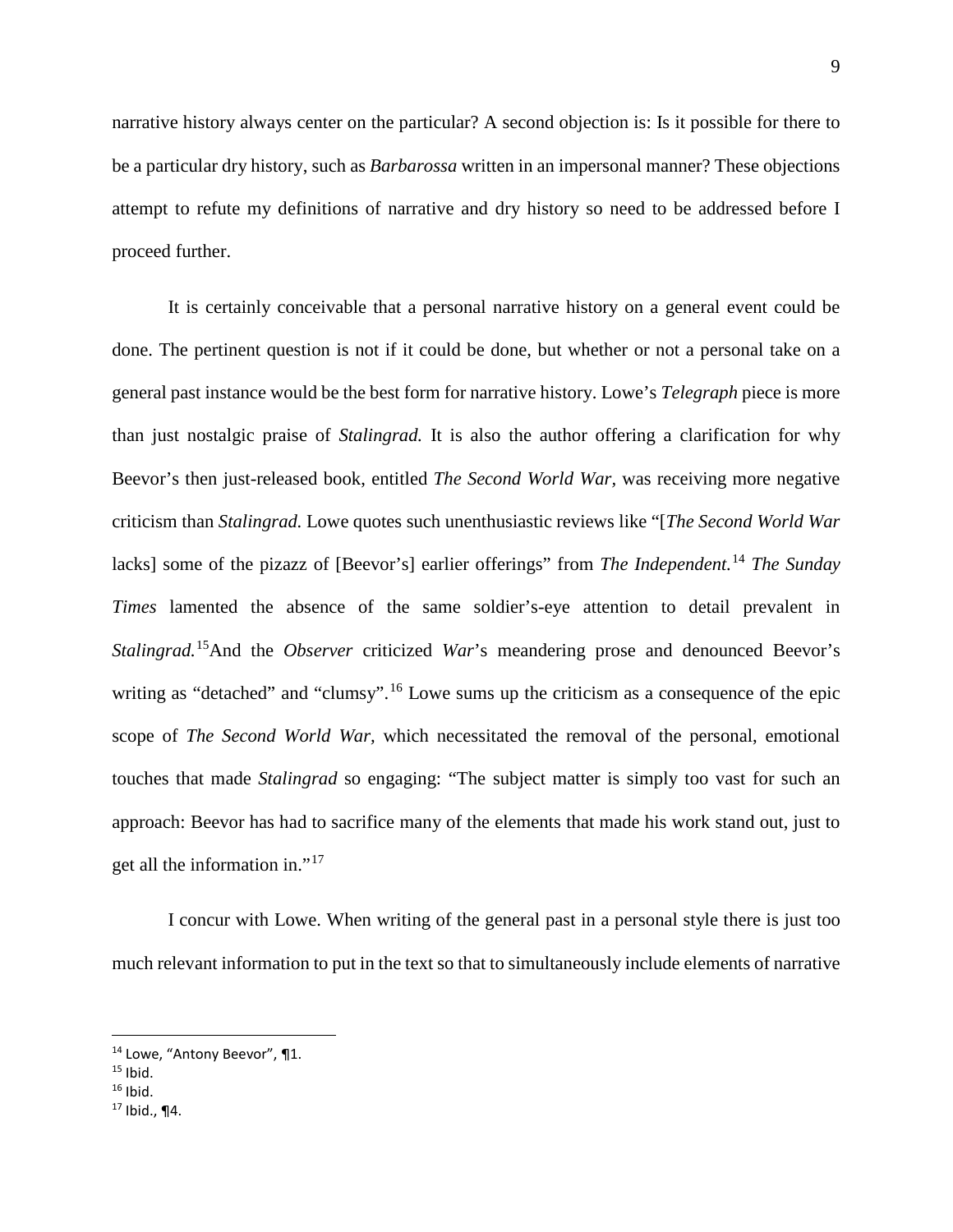history, like the focus on the common individual, would throw the whole book out of balance. It would bog the reader down. I can imagine becoming increasingly frustrated, wondering why the historian is devoting precious space to the exploits of a random Romanian commander whilst there are still six-hundred pages of Pacific theatre material to slog through. And if the author eliminates the personal journeys to save ink, the history would lost its most captivating element. A narrative book on World War II would certainly include a few pages on Stalingrad, but I have no doubt that illuminating vignettes like *Barbarossa* and the heroism of Lascar would be lost in the transition from a specific event to a general one. It would not even be narrative history in the best sense.

Turning dry history particular is equally problematic. How would a dry historian treat a particular instance like *Barbarossa*? It would firstly be incredibly condensed. Literary statements like the full significance of the invasion becoming suddenly apparent to Berezhkov, or how the Reichminister's office was laid out, would be dropped. They are not relevant to the intent of dry history. So the reader would be ultimately confronted with an impersonal few sentences that when taken together might claim something along the lines of "Ribbentrop handed the text of Hitler's war declaration to the Soviet ambassadors, who were shocked and betrayed." So again, as with the first, it appears that this second objection is feasible, even if the history is now a bit bland.

Still, supposing that the objector does not mind boring prose, I am not certain what, exactly, could be gained in doing dry history on particular events. Dry history not usually focusing on the particular as opposed to the general is a major epistemic advantage the method has over narrative history. Non-particular propositions that *x* number of Germans assaulted Stalingrad under the command of *Y* are vague but at least well-sourced by contemporary documentation. It is hard to attack them on epistemic grounds without going the Cartesian route and doubting whether there existed a commander named *Y* or even a battle of Stalingrad at all. In terms of better-justified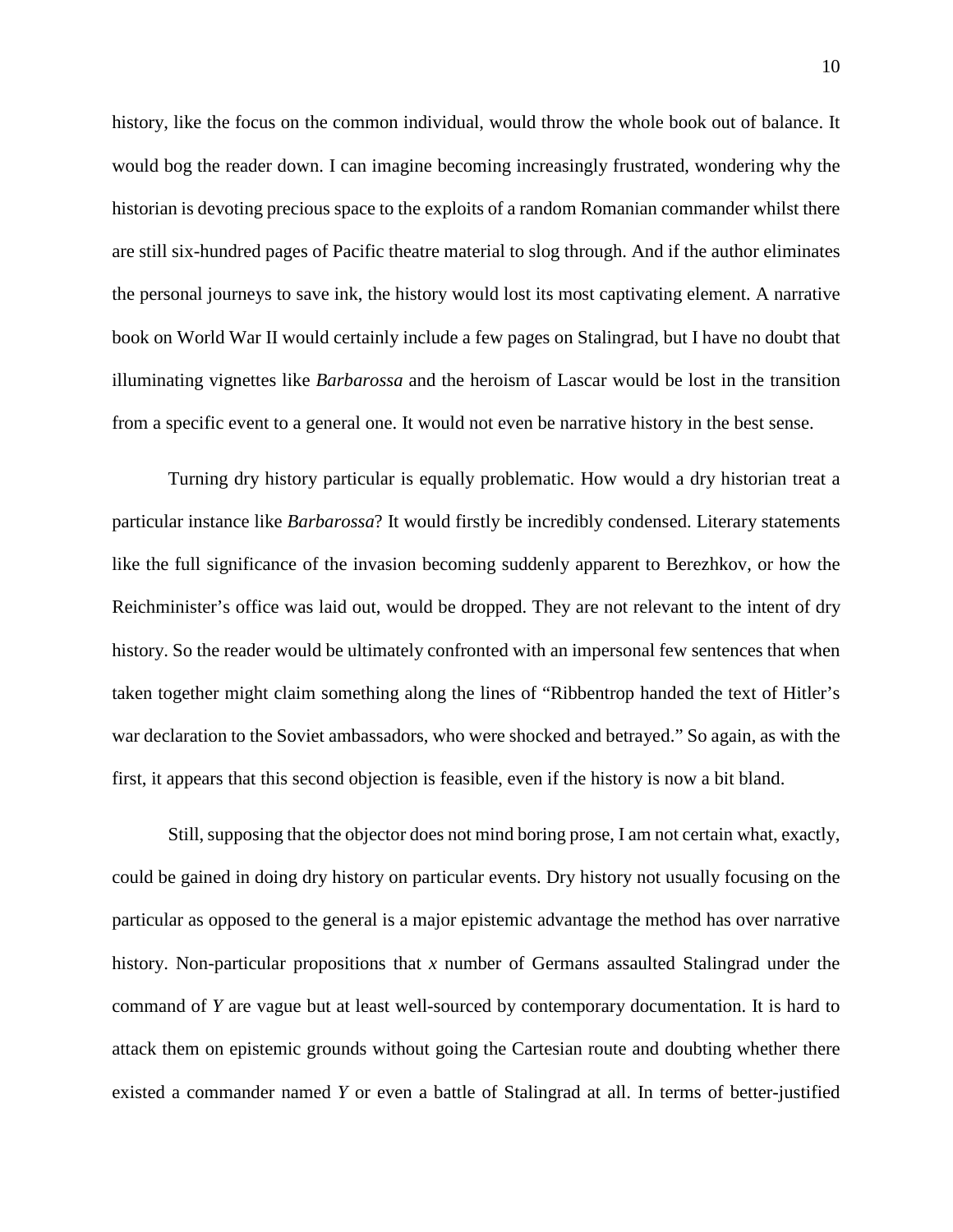information, dry history as it stands is a safer approach. But when the method is turned particular, this advantage is lost and all the epistemic problems I have outlined in regards to history come creeping back to the fore. The whole point of my paper is that narrative history's centering upon the personal and particular is an epistemically untenable position. I admit that dry history could be altered to spotlight on particular events, but all this does for the objector is open a Pandora's box of more pressing problems. I am not skeptical of a dry historian's claim that *x* number of Germans attacked Stalingrad because it is so general. But when a particular event like *Barbarossa* is being discussed, it is so specific that I start to doubt. Neither this objection nor the preceding one proves much of an obstacle for my definitions of dry and narrative history.

Regardless of these objections, the narrative historian crafts her compelling account primarily through interviews with witnesses, memoirs, and histories by other authors, which she then weaves together to form a cohesive dramatic structure. Different kinds of historical artefact, like photos, audio and visual recordings, and statistics, seem less emphasized but are still used in service of the narrative.<sup>[18](#page-11-0)</sup> Impersonal, more statistical statements are often coupled with personal ones. In *Stalingrad,* Beevor writes of the four million Axis soldiers encamped near the German-Russian border on the eve of the invasion, and what their ultimate objectives were. But immediately thereafter he spends several paragraphs detailing how individual German soldiers dealt with the pre-invasion anxiety by singing and playing accordion music.<sup>[19](#page-11-1)</sup> He even notes how

<span id="page-11-0"></span> <sup>18</sup> Most of the sources for *Stalingrad* are witness testimony and other histories. Beevor does include a bundle of photographs in the center of the book, but they seem more ancillary information than a vital source. It is also possible that the description of Ribbentrop's office in *Barbarossa* comes from photographs – but Beevor does not state this in the appendices.

<span id="page-11-1"></span><sup>19</sup> Beevor, *Stalingrad,* 12-13,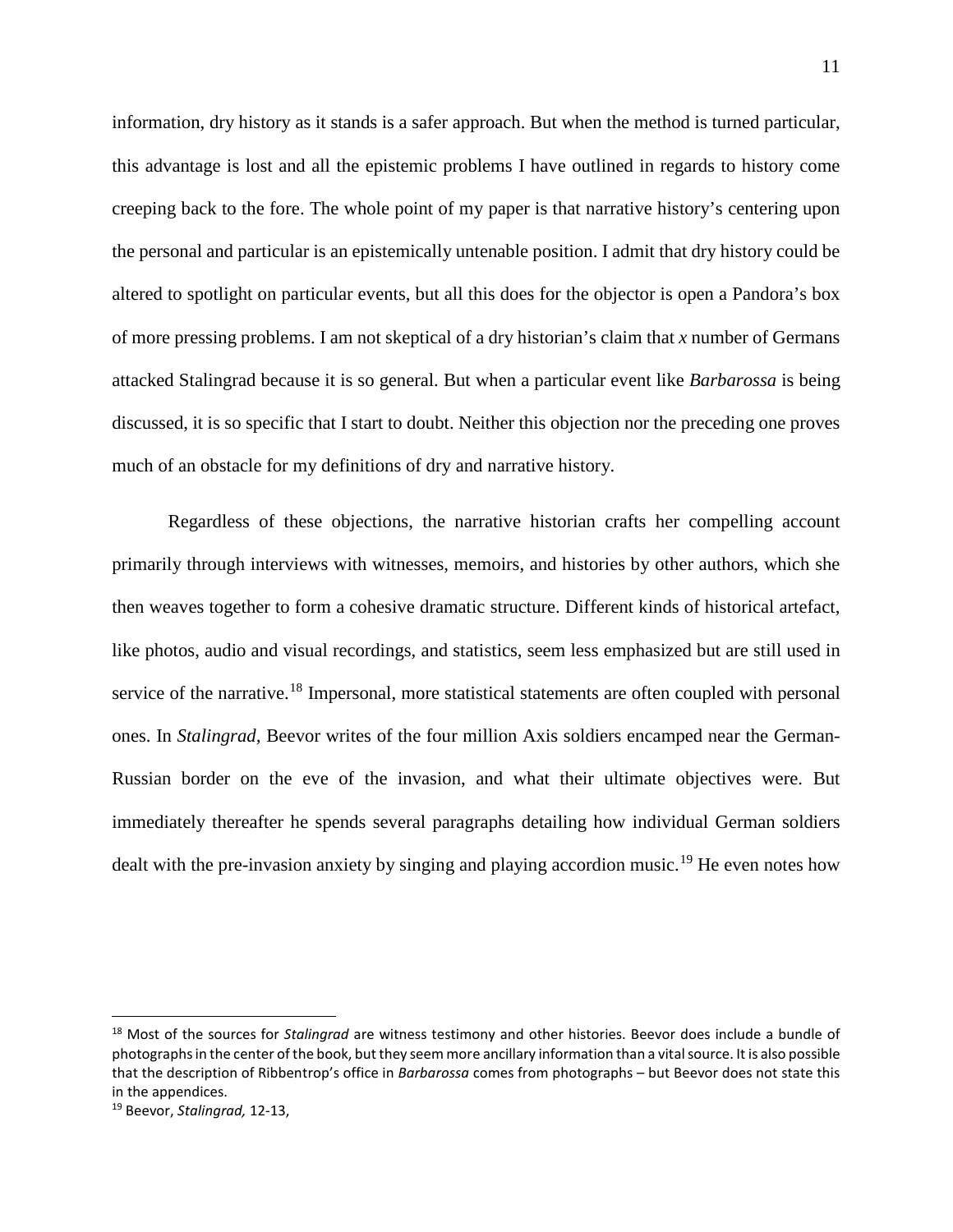a group of German officers toasted their inevitable triumph over the Bolshevik menace with confiscated French champagne.<sup>[20](#page-12-0)</sup>

The main role of a historian of narrative history is that of storyteller. She does not employ the first-person subjective "I" to place herself within the past or openly give an opinion on it, like "Then *I* asked Berezhkov *xyz*" or "*I* think the invasion was a mistake" because this breaks the reader's immersion. That is not to say that she has no opinion, only that her judgement is suppressed, illustrated instead through the historical characters. *Barbarossa* is a good example. The reader does not need Beevor to explicitly state that the invasion of the Soviet Union was a marked strategic error; the idea is clearly communicated through the nervous mannerisms of an emotionally distraught Ribbentrop.

<span id="page-12-0"></span>I believe that there is risk to this approach. There is first an ethical problem in the narrative historian pressing her view upon the reader without the latter being cognizant of it. If she does not clearly distinguish between what her view of an event is and what actually happened, the reader might be unwittingly manipulated into viewing the past as the historian sees it. This is not as much of an issue in *Barbarossa.* Beevor's point with the behavior of the characters in the passage is that the invasion of Russia was a potential disaster, but no contemporary historian or reader is likely to dispute that assertion given what is known now about how the war in the east progressed. A narrative history on a more controversial subject would be more indicative of the problem. A book on the American Civil War written by a proponent of the Lost Cause of the Confederacy movement – the belief that the war was not caused by disparate beliefs on slavery – might skirt that matter entirely and paint the conflict as a noble one against Union aggression. If the reader is uninformed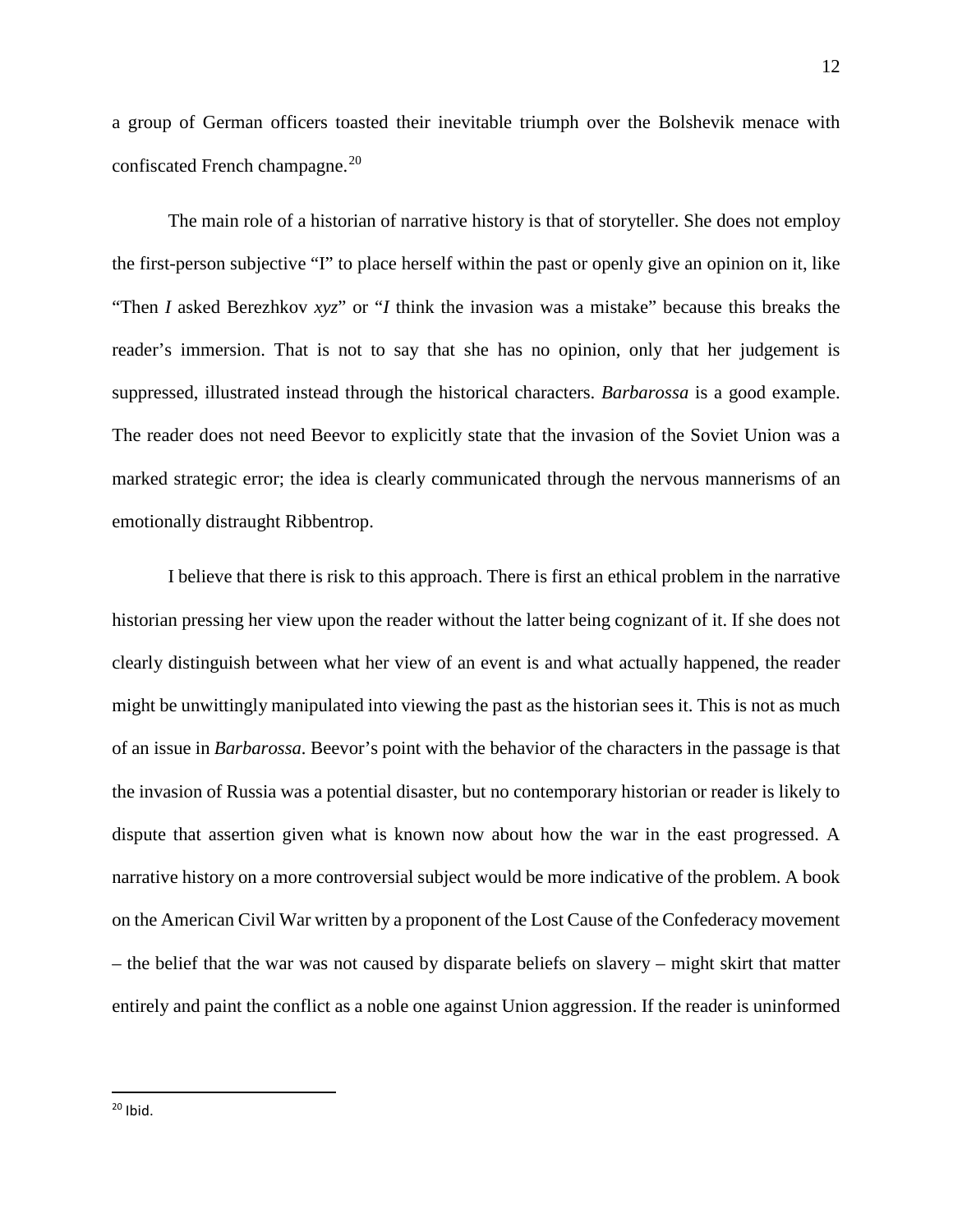about the war prior to reading, it is possible that their views on the subject will be negatively shaped by such revisionist text.

The second risk relates to one part of the editing convention of narrative history as described above: the persistent absence of in-text citations. *Stalingrad* only has a handful of footnotes; the *Barbarossa* extract has none at all. Beevor employs single quotation marks (' ') to indicate a direct quotation from a foreign source, but I had to skip all the way to the appendices of the book to realize this. Even then, *Barbarossa* runs for about a page and there are only six instances of single quotation marks. Many descriptive passages are unsourced, leaving me to wonder where the author got the information, or if it is just literary invention

Narrative history has an assortment of similar epistemic issues. The method is rife with personal stories of particular events, and that focus gives rise to further complications not found within dry history. Personal journeys make for gripping reading, but the very fact that they are so personal makes them more susceptible to skepticism. For instance, only three people were involved in *Barbarossa*, each of whom might have cause to be dishonest in his retelling of the event, or could have misremembered it. With that in mind, I now arrive at the problems of testimony part of this paper.

# 3.

Testimony is either the written or spoken act of providing an account of an event that a reader or hearer was not physically present to witness. Ideally, the account is true and they can be said to have knowledge of an event they were previously ignorant of. In history, the primary use of testimony is when a historian interviews a witness, reads their memoirs or personal letters and subsequently incorporates that testimony into a historical text. Again, the intent here is to provide contemporary readers with understanding of the past. Humans encounter testimony in some form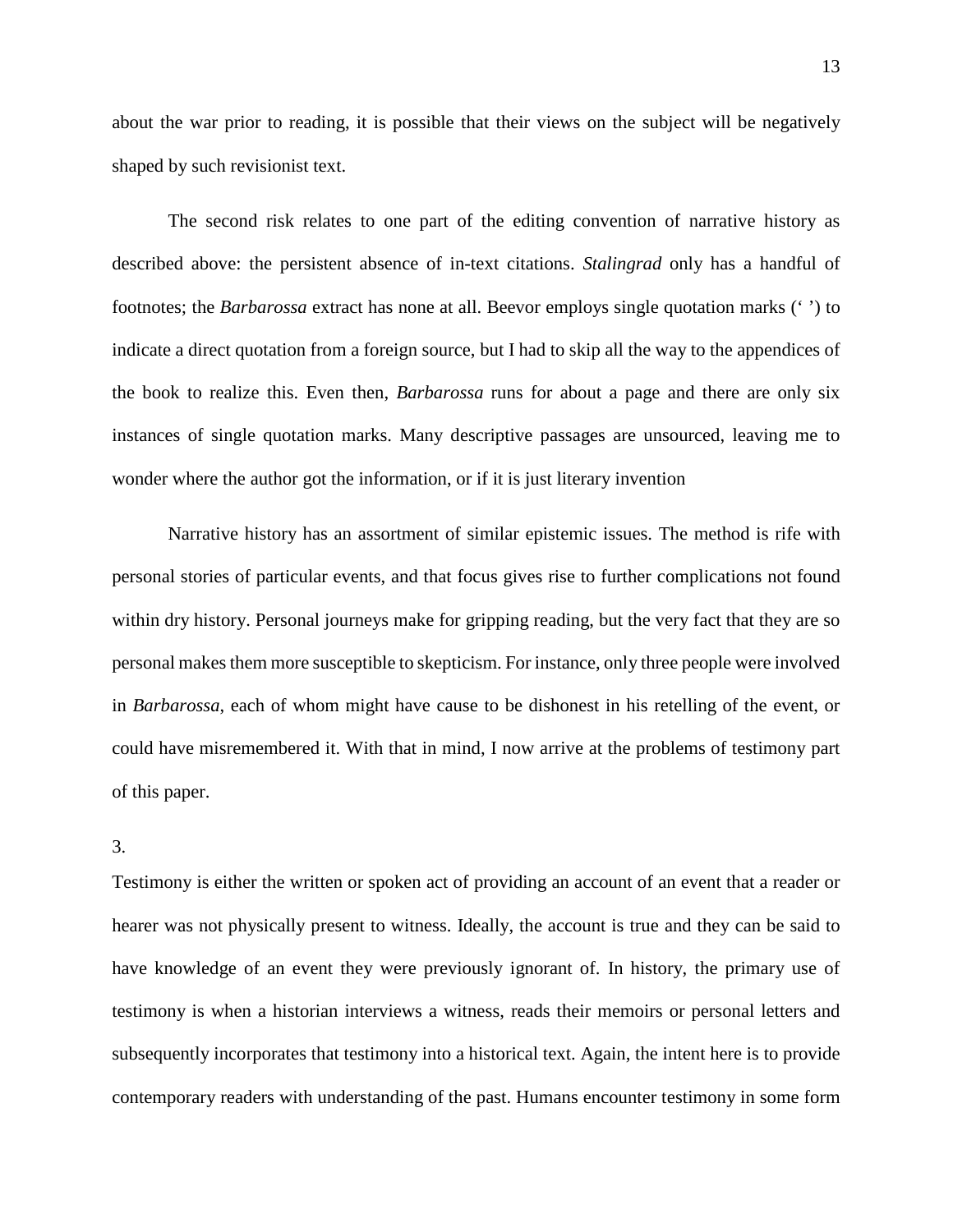daily. However, rarely do we recognize it for its full epistemic significance. This is a problem, for if we don't regard testimony as any different from the standard talking and listening humans engage in, then we are unlikely to assess it with the scrutiny that I argue it deserves. Take the following example, an instance of how testimony may play a part for the worse in everyday life.

*S* and *R* are best friends. *S* is rich and travels abroad constantly. She has recently returned from a lengthy vacation to Japan and the first thing she does when she arrives back in her home country is to tell *R* all about the trip. *S* discloses every last intricate detail to *R*: which cities she visited, how the local cuisine tasted, what the nightlife was like, etc. One further assertion is made as well: *S* loved Japan, but she found the locals quite hostile, towards both herself and other foreign tourists. Consider this last claim. *S* makes this assertion to *R* through the act of speech-testimony. *R* can either accept it as truth or denounce it as false, but given that *S* is generally reliable and that their status as best friends implies a certain level of trust between them, it is most likely that *R* will regard the statement as fact. So now *R* begins to believe that Japan is not a friendly place for outsiders. This belief shapes her understanding and opinion of an entire culture. It permeates within her and when the topic of Japan arises in conversation *R* is quick to point out she recommends people not visit the country because the populace is so hostile. She does not have any first-hand empirical evidence to corroborate this belief, but nevertheless she thinks that she knows it. And herein lies the problem with testimony. Since *R* has never travelled to Japan and knows little of the native culture outside of what *S* tells her, it seems unjustified to say that she *knows* that the Japanese are hostile towards foreigners, on the basis of *S*'s testimony alone. Perhaps *S* was acting like a rowdy tourist and drew a bit of understandable ire her way, or maybe she misinterpreted simple wariness of strangers as outright hostility. It is also possible that she just encountered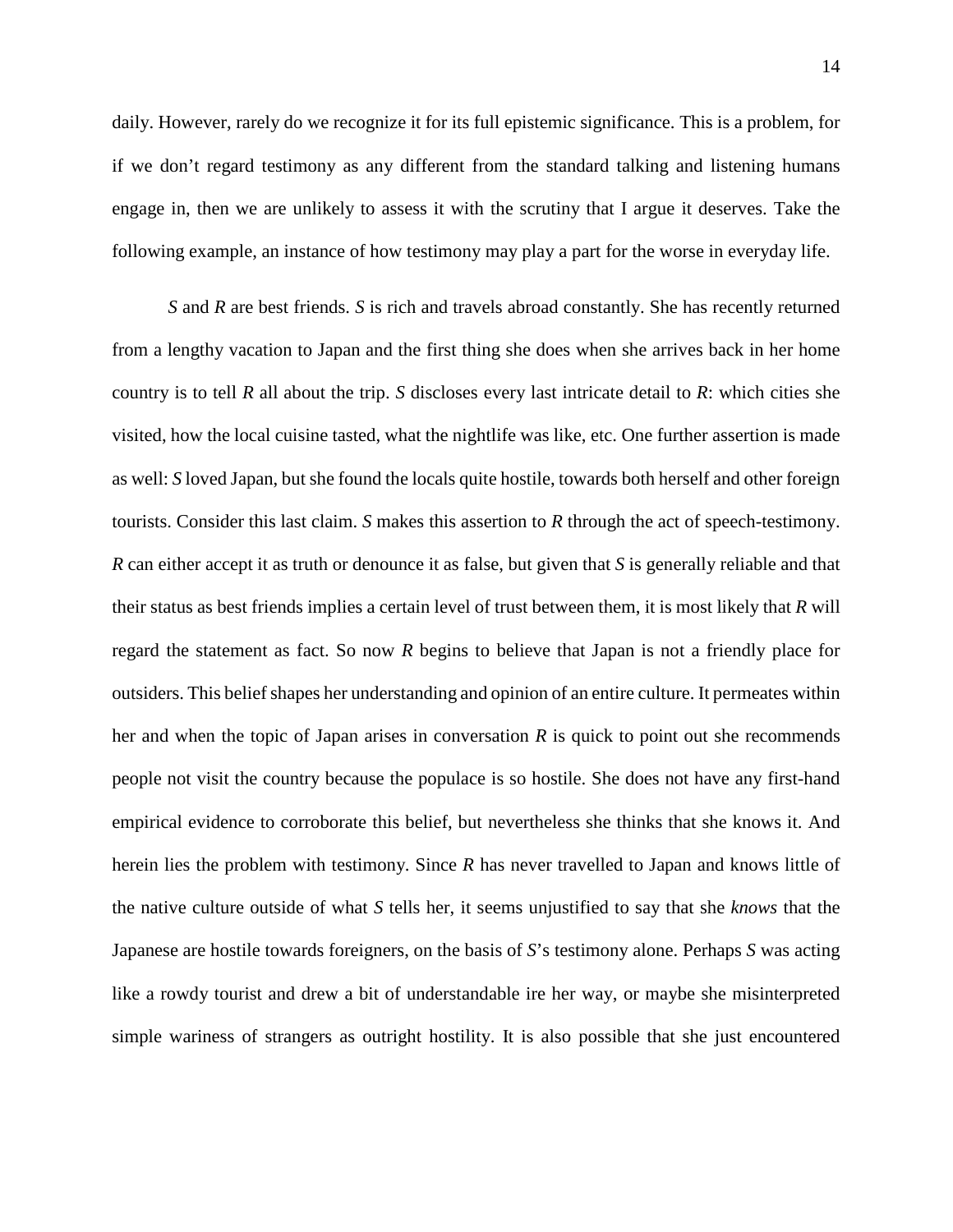particularly nativist locals. There are a number of reasons that help to explain the supposed unfriendliness of the Japanese.

*S*'s general reliability and the friendship trust between her and *R* makes the latter believe what she says more readily. I believe that *R* is still epistemically blameworthy in taking *S*'s word as fact. By itself, testimony is an incredibly weak basis from which to claim knowledge. Beliefs are most epistemically sound when justified, warranted by additional premises or evidence. *R* can believe *S*'s statement that the Japanese are in fact hostile if, for instance, she watches a documentary on the very subject, and she can believe *that* documentary is accurate if the director is himself Japanese, and so would have the best understanding of his own culture. And *R* can believe that the information the director puts onscreen is true if she researches his past films and notes that critics routinely praise them for their unflinching and honest look at contemporary Japan. The chain of justifications can go on and on. Testimony on its own is insufficient for knowledge, since it can quite easily be false. Picture in the mind a glass jar that holds marbles. The jar in this metaphor is an assertion, and the marbles represent bits of evidence towards that assertion being true. The more marbles in the jar, the more probable it is that the assertion is accurate. Testimony certainly counts as justification towards the truth of an assertion, but by itself it is just a single marble in an otherwise empty jar. Much more is needed for a claim to be truly conducive to knowledge.

I bring up the Japan example because narrative history runs into the same problem. The personal vignettes characteristic of the method are primarily derived via testimony. The relationship between *R* and *S* mirrors that of the reader and the historian. Much like *S,* the narrative historian is generally reliable. And just like *R,* the reader trusts that that historian would not willfully lie in her recounting of the past, despite often having no further evidence for that belief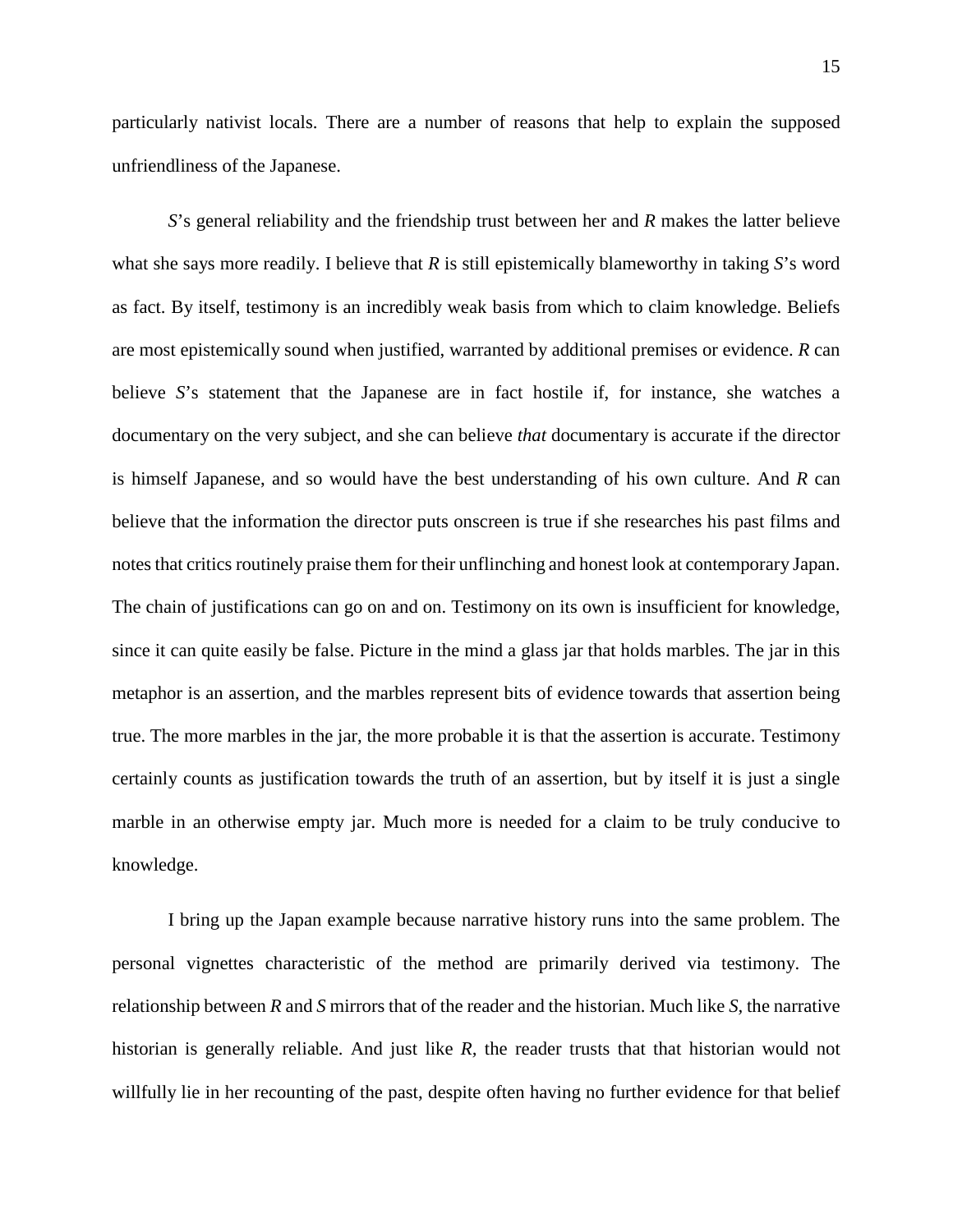than the trust in the historian. And what of the original primary witness testimony that the historian utilizes in her text? Should the reader continue to trust in that testimony as well? The purpose of this section of my essay is to argue that they should not  $-$  at least if the ultimate goal of reading history is knowledge. There are all manner of reasons that testimony could be false. I shall discuss three: lies, bias, and faulty memory. I plan to examine these three reasons both in regards to testimony of primary witnesses and the historian herself, because her book is also a form of testimony and ought to undergo the same investigation.

I shall begin with lies. What is this problem? Imagine that you are a juror in a high-profile murder case. At the defense table sits a woman accused of murdering her husband. The prosecution has little physical evidence to link the wife to the killing, though she was later found at the scene of the crime near her husband's dead body. What the prosecutors do have is a star eyewitness who can provide a full account of the murder, pinning it directly on the wife. To that end, the prosecution calls the witness to the stand, where he proceeds to spin a convincing tale of the night of the killing, describing in no uncertain terms how he saw the wife stab, multiple times, the poor husband. The testimonial is well-orated and many in the courtroom are convinced. Still, besides the testimony, no other evidence exists. This jar is not even close to being full.

The murder case is a good example of how lies can influence belief. Social worry over falsified testimony is a major reason why most criminal justice systems require physical evidence in order to make a conviction. Unfortunately, this concern is not usually considered when reading narrative history, where the reader does not always have the luxury of ancillary evidence to further verify the claims that the author and primary witnesses make. Though photographs likely do prove that Ribbentrop's office was laid out exactly as Beevor said it was in *Barbarossa*, there were no video cameras or tape recorders that likewise attest that the subsequent confrontation between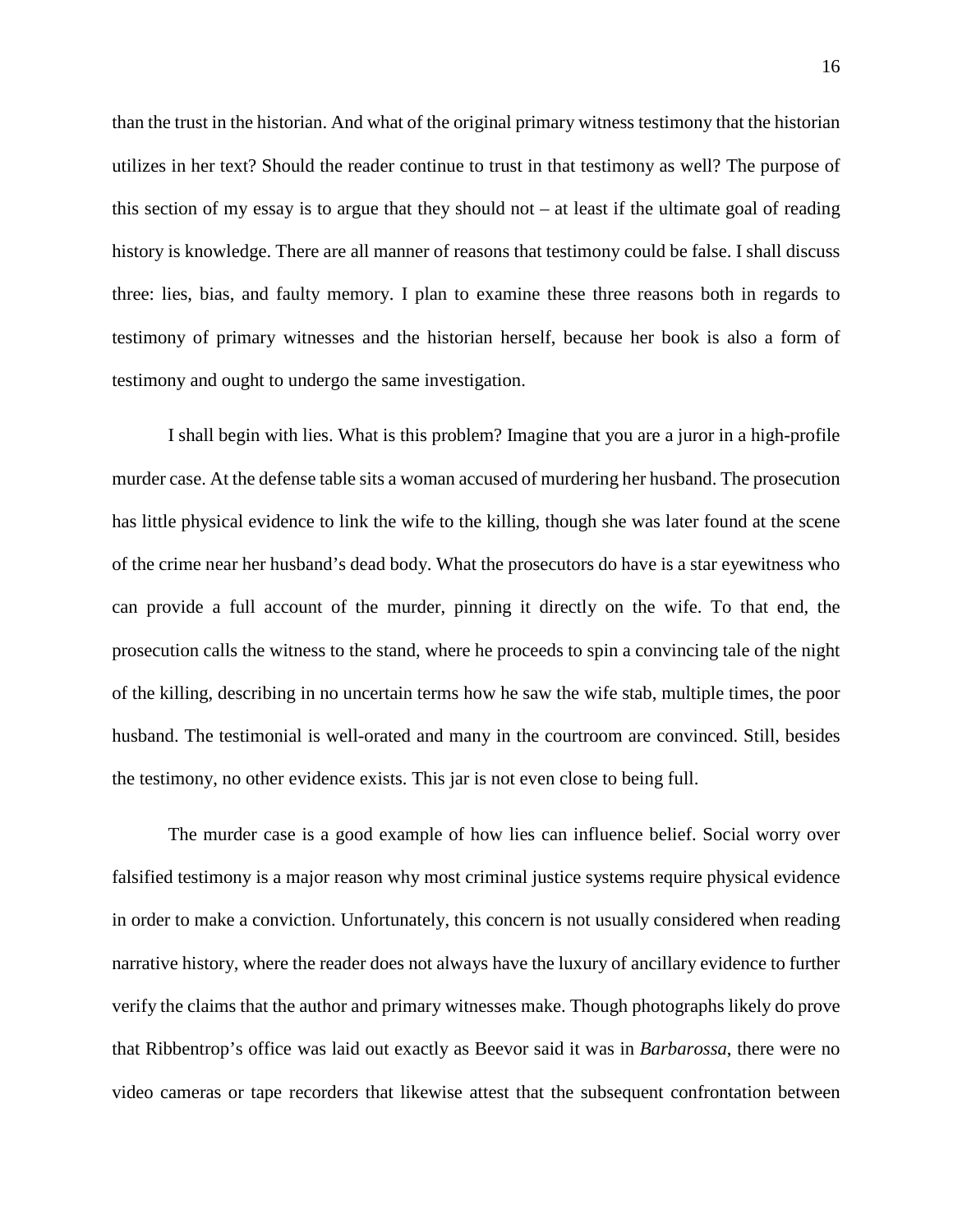those office walls occurred as the participants said that it did. I have to rely solely upon the word of both Beevor and the original witnesses.

When a human being lies in a face-to-face conversation there are often noticeable tics that betray the falsehood: a stutter here, an eye-twitch there. Eye-aversion is a big indicator that a speaker is being less than truthful. But in narrative history there are no such tics. The nature of the written medium prevents obvious tics from becoming apparent. In *Barbarossa,* what would force me to wonder whether Beevor was lying? If the claim was utterly implausible, like the diplomatic summit being punctuated with a lethal shootout between Ribbentrop on the one side and Dekanozov and Berezhkov on the other, perhaps I would start to question. For the most part a serious narrative historian would never include such overt fabrications. I suppose I could flip to the author blurb at the end of the book for a better understanding of Beevor. I would not gain much from this brief search other than a listing the works he has published, but it could spur me into researching the author more in-depth online. Even then, the best that could come of it would be the knowledge that Beevor is *generally* reliable and well-sourced, which does not tell anything about the particular claims in *Barbarossa.*

In fact, let's examine the lies problem in *Barbarossa* more closely. Most of Beevor's single quote marked sources for what happened inside the Reichminister's office, including the more colorful, descriptive passages such as "like a caged animal" and "[Ribbentrop's] face was scarlet" come from two books: Paul Schmidt's *Hitler's Interpreter, the Secret History of German Diplomacy 1935 – 1945* and Berezhkov's own written memoirs.<sup>[21](#page-17-0)</sup> I cannot do much analysis on the former, since I've never had the opportunity to read it, though I should note the danger in

<span id="page-17-0"></span><sup>21</sup> Beevor, *Stalingrad*, 443, 477, 482.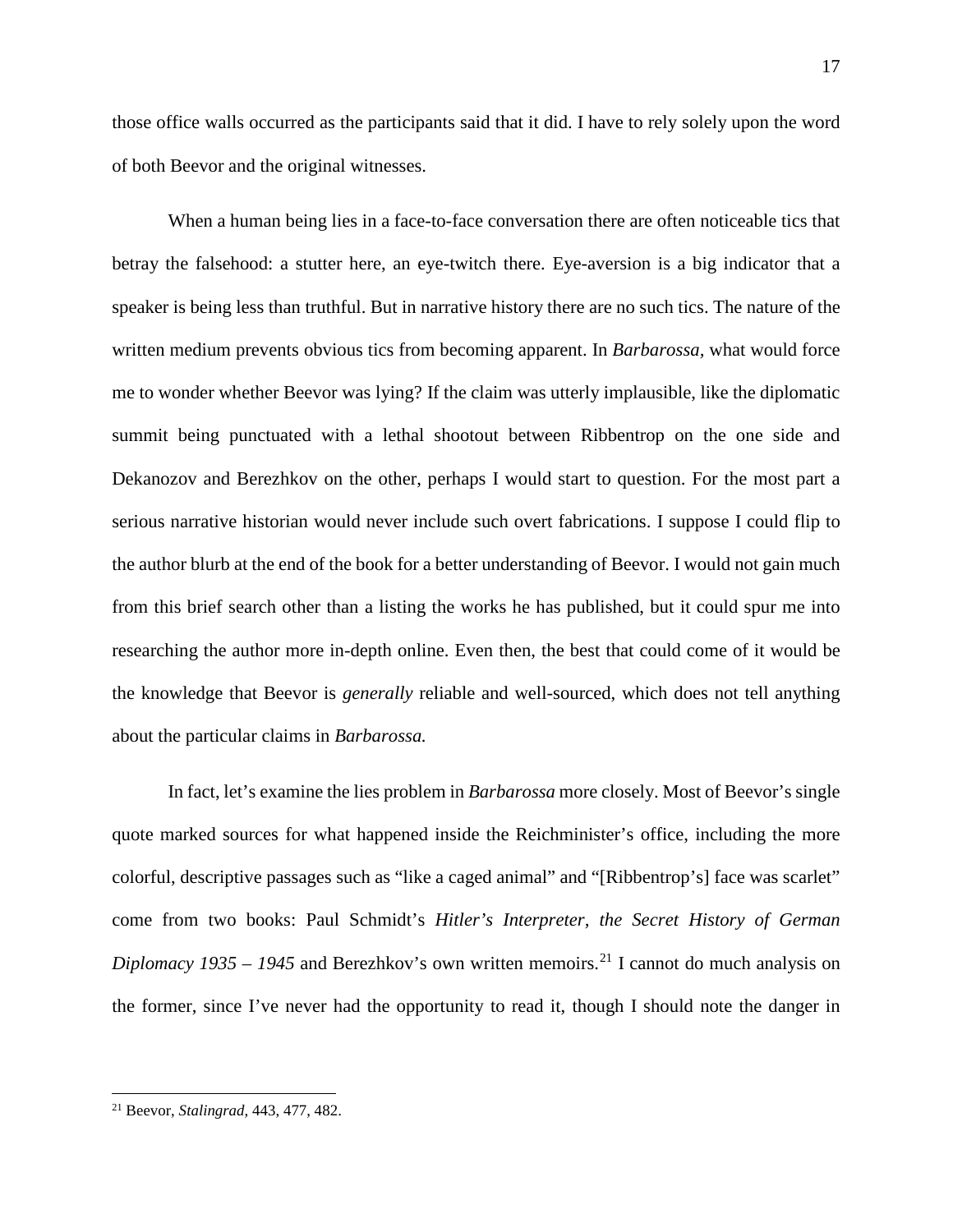historians citing the work of other historians, because no reader (or historian) has the time or inclination to see what rests at the very bottom of the rabbit-hole. If that base claim is ultimately false, then any later book that uses it as a source is rendered epistemically questionable.

The memoirs are more easily attacked. What reason might Berezhkov have to lie? It is possible that he made himself and Dekanozov out to be more steadfast and heroic, and Ribbentrop more spineless and anxious, than any of them were in reality, perhaps in order to appease Stalin, who was well-known for punishing any perceived cowardice or disloyalty with summary execution. The Reichminister's parting plea to the ambassadors is almost too poetically perfect to be true. Still, while these questions cast doubt upon Berezhkov's testimony, they do not prove that he lied. The beliefs I form from *Barbarossa* are at this juncture neither demonstrably true nor demonstrably false.

A better instance of lies in history – and the inaccurate beliefs that may arise from them – would be in Nazi field marshal Erich von Manstein, a prime participant in the events at Stalingrad and veteran of many battles in the east. After the war ended, Manstein managed to escape the noose at Nuremberg and published his memoirs, entitled *Lost Victories,* in 1955. The book aimed to be a politically neutral, purely tactical account of Manstein's combat experience during the war.<sup>[22](#page-18-0)</sup> Yet the title itself gives an indication of the ideological bent of the author, because if those missed victories were reversed than the war would have swung a different way and much more innocent life lost. *Lost Victories* does not mention any war crimes or ethnic cleansing by the command of Manstein or the Wehrmacht.<sup>[23](#page-18-1)</sup> In fact, it is claimed that the regular army was totally

<span id="page-18-0"></span><sup>22</sup> Hannes Heer and Klaus Naumann, *War of Extermination: The German Military in World War II, 1941-1944*  (New York: Berghahn Books, 2000), xii-xiv.

<span id="page-18-1"></span>[https://books.google.com/books?id=yEI6lpIV7OgC&pg=PA1&source=gbs\\_toc\\_r&cad=3#v=onepage&q&f=false.](https://books.google.com/books?id=yEI6lpIV7OgC&pg=PA1&source=gbs_toc_r&cad=3#v=onepage&q&f=false)<br><sup>23</sup> Ibid.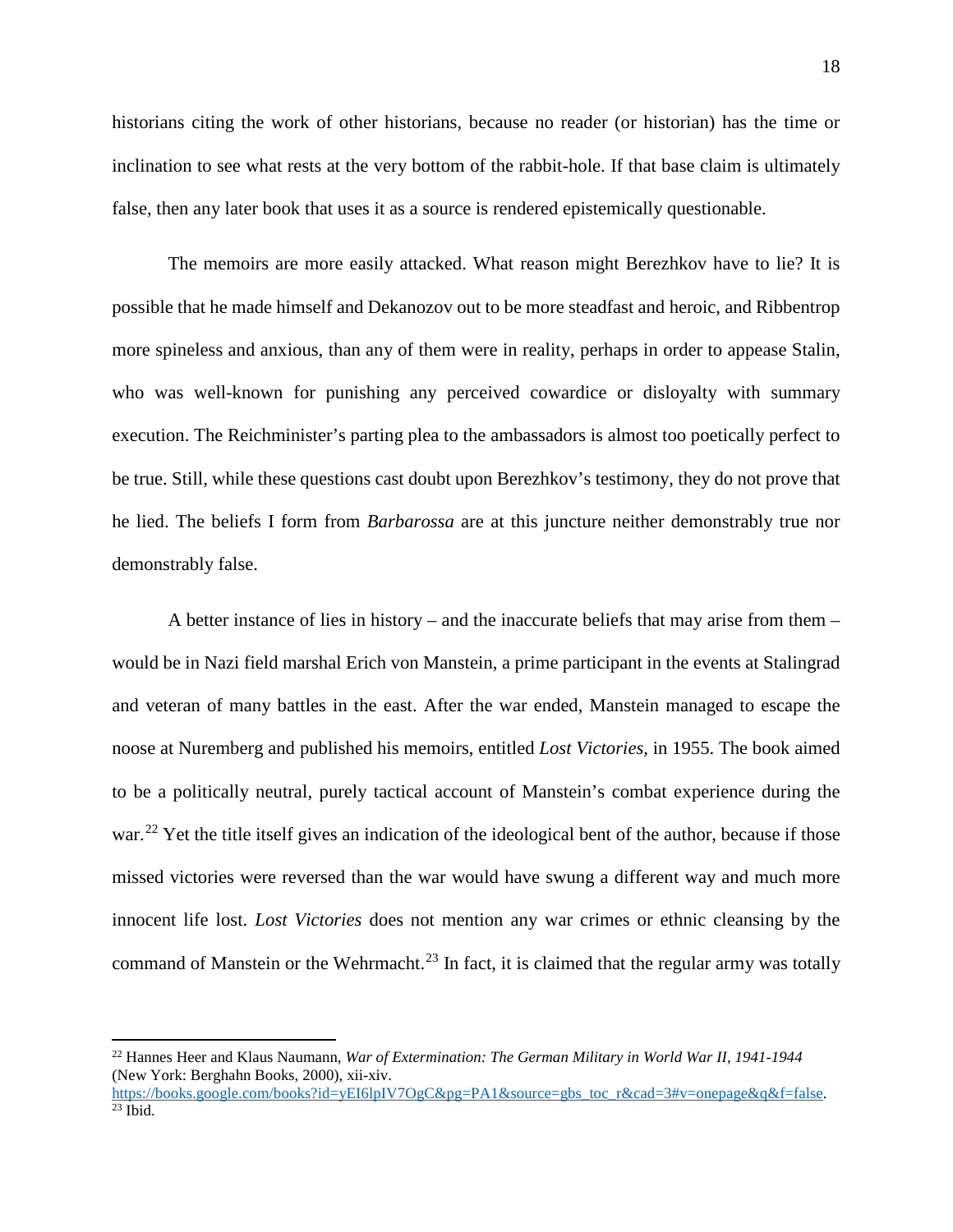devoid of responsibility for the genocide in the east.<sup>[24](#page-19-0)</sup> The opposite was true, with Hannes Heer and Klaus Naumann noting in their book *War of Extermination* that Manstein's memoirs were "totally unreliable, and if we had in 1945 known about [Manstein] and many of his comrades what we know today, there may well have been more executions for war crimes [at Nuremberg]."<sup>[25](#page-19-1)</sup> Manstein's lie is one of omission.

Regrettably, we did not know then, and Heer and Naumann continue to state that the whitewashing of Wehrmacht complicity in the Holocaust and related crimes was pervasive to many of the post-war memoirs of high-ranking Nazi officers.<sup>[26](#page-19-2)</sup> Interestingly, Heer and Naumann argue that the purpose of this lie was to make it easier for Germans to become a stout bulwark against the Eastern Bloc if the culpability for the Holocaust was pinned on Hitler and not on Germany as a whole.<sup>[27](#page-19-3)</sup> The result was to instill in society, at least initially, a myth of a "clean" Wehrmacht, the false belief that the army and ordinary Germans were corrupted by a select few sociopaths who wrested administrative control away from a benevolent populace and waged a war of aggression without their consent.<sup>[28](#page-19-4)</sup> This was the dominant historical view until it started to be challenged in the late 1950s, when new documentation came to light. $29$ 

The problem with *Lost Victories* is not simply that it was written by an unreliable narrator, but that within its pages are lies mixed with truths. Manstein focuses on the battles, skirting the crimes for which is he partly responsible, but that does not mean that what is said about those battles is false. How are we, the reader, to sort the lies from the truths? It is a challenge especially

 $\overline{\phantom{a}}$ 

<span id="page-19-4"></span> $28$  Ibid., xii-xv.

<span id="page-19-0"></span> $24$  Ibid.

<span id="page-19-1"></span><sup>25</sup> Ibid., xiv.

<span id="page-19-2"></span><sup>26</sup> Ibid., xiv-xv.

<span id="page-19-3"></span> $27$  Ibid., xiv.

<span id="page-19-5"></span> $29$  Ibid., xiv-xv.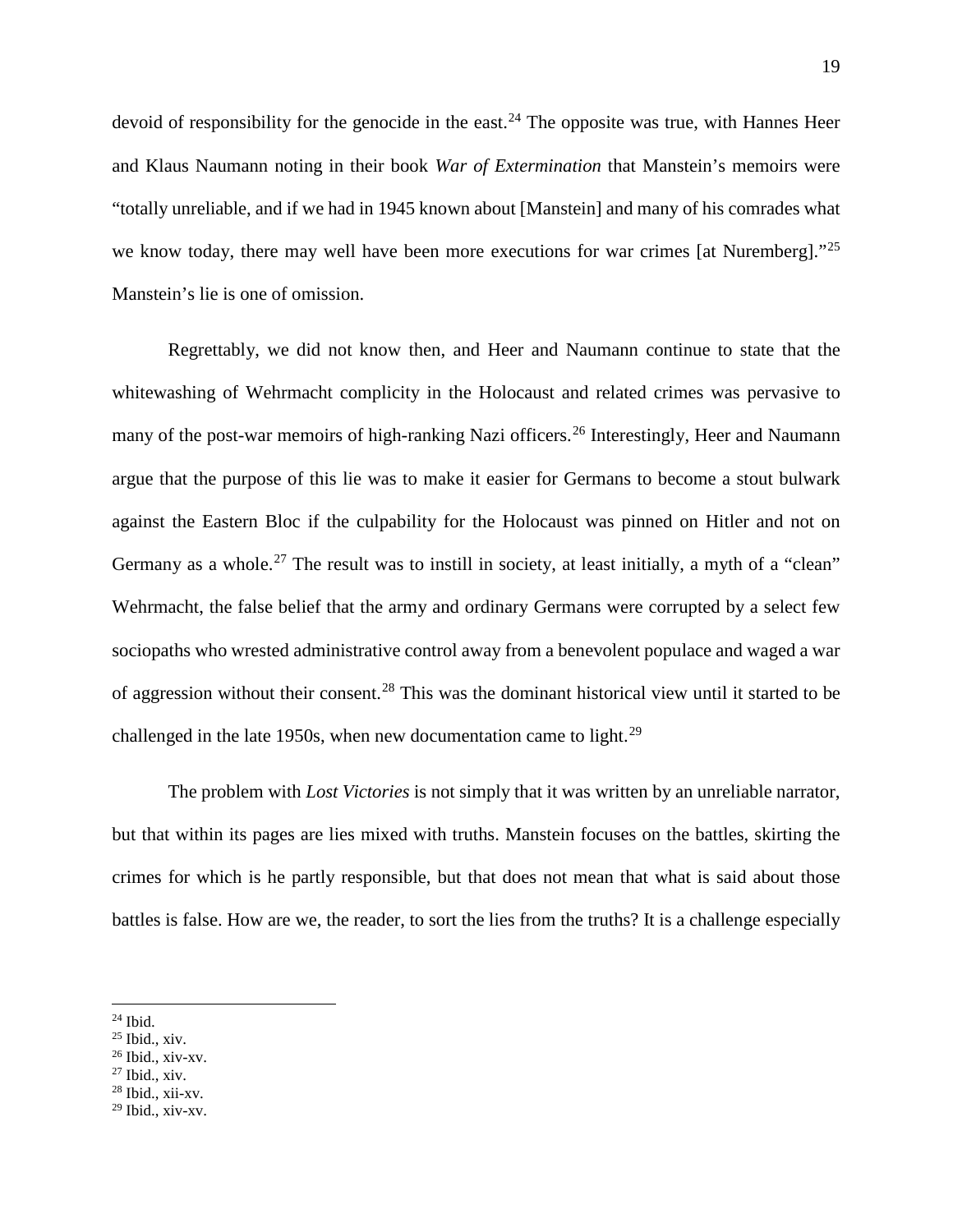difficult for the narrative historian. Beevor cites *Victories* in the appendices and bibliography of *Stalingrad.* I am certain that Beevor understood that Manstein was not the most reliable of testifiers, and I can imagine him carefully leafing through *Victories* trying to distinguish what is factual from what is myth. Earlier in §3 I noted the lack of physical evidence in narrative history requires a reader to trust in the primary witness and historian's testimony. With the lies problem an additional measure of trust is present: Do we trust in Beevor's *judgment* on what in *Lost Victories* is truth and what is not? Is he using Manstein's lie-prone memoir in a responsible manner? None of these questions can be easily answered, so the problem of lies in narrative history remains unresolved.

The second issue with testimony in narrative history involves possible instances of bias. Bias can affect either the historian or the testifier. The problem is more apparent the further one delves into the past and the truth of what actually happened becomes murkier. In Ancient Rome, for example, the only sort of people writing or reading history would be the educated, literate upper-class, which is a very specific set of citizens with a very specific outlook upon life and the world. Further, older history is often literally written by the victor, and the perspective that present society has of destroyed past cultures is often primarily from the very civilizations that subjugated them in the first place. After all, what do we really know about the barbarian tribes that plagued Rome, apart from what the Romans themselves tell us?

In a way, bias is more of a pronounced problem in history than lies. Lies are often overt, or at least retrospectively overt, as in the case of *Lost Victories.* But when considering the possibility of bias in historical text it is hard to differentiate a negative judgement on an event from a biased one. The Roman historian Tacitus famously said of his countrymen's conquest of Britain: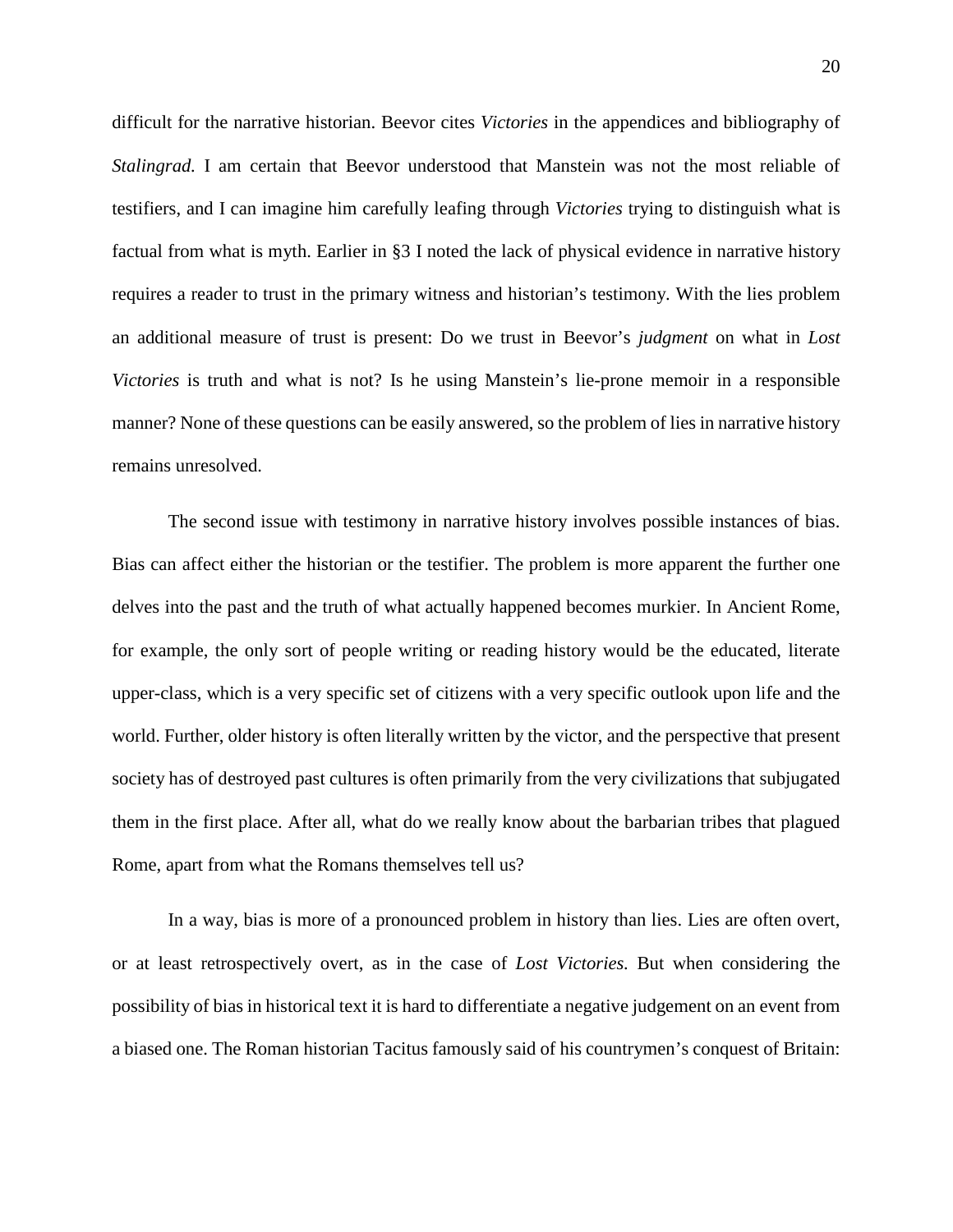"They [made] a solitude and [called] it peace"[30](#page-21-0), one of many viciously anti-Roman polemic argumentation employed in his *Agricola.*[31](#page-21-1) But it is difficult to determine whether this denunciation is bias against Rome or merely a bluntly honest critique of Roman society at the time. With that in mind, I propose the following definition of biased testimony in history. It is either:

- a. Using one's own personal opinions and beliefs to judge the actions of someone or some culture, or/and
- b. Using those personal opinions and beliefs to build up a false past which is in contrast to the actual historical evidence

Of the two, b will be more of an issue, given the plethora of epistemic problems that manifest when the past is misconstrued from what it truly was. An interesting addendum to b is that bias is often institutionalized. A reader of history should always keep in mind the culture and society in which that history was written, since the less-rigorous standards of older works might result in an inclination to bias – especially towards the ruling and literate class – than a contemporary work like *Stalingrad.* 

Consider a more modern cut-and-dry example than Tacitus: the works of Shakespeare, especially his histories *Henry VI* and *Richard III,* set during the years of the Wars of the Roses, a series of dynastic civil wars between the royal House of Lancaster and the rival House of York for the throne of England. A brief summation: The Yorkists succeeded in toppling and exterminating the House of Lancaster – for a time, before they themselves were in turn deposed by the House of Tudor. Though no historian<sup>[32](#page-21-2)</sup>, Shakespeare's plays were popular and helped to shape public perception of the English past. He was also predominantly writing during the reign of Elizabeth I Tudor. The Tudor family descended from the Lancastrians. Not surprisingly then, Shakespeare's

<span id="page-21-0"></span><sup>30</sup> Tacitus, *Life of Cnaeus Julius Agricola,* c. 98 C.E. Translated by Alfred John Church and William Jackson Brodribby. §30. [http://legacy.fordham.edu/halsall/ancient/tacitus-agricola.asp.](http://legacy.fordham.edu/halsall/ancient/tacitus-agricola.asp) <sup>31</sup> Ibid., §1-3.

<span id="page-21-2"></span><span id="page-21-1"></span><sup>&</sup>lt;sup>32</sup> Though his histories were narrative in the most literal sense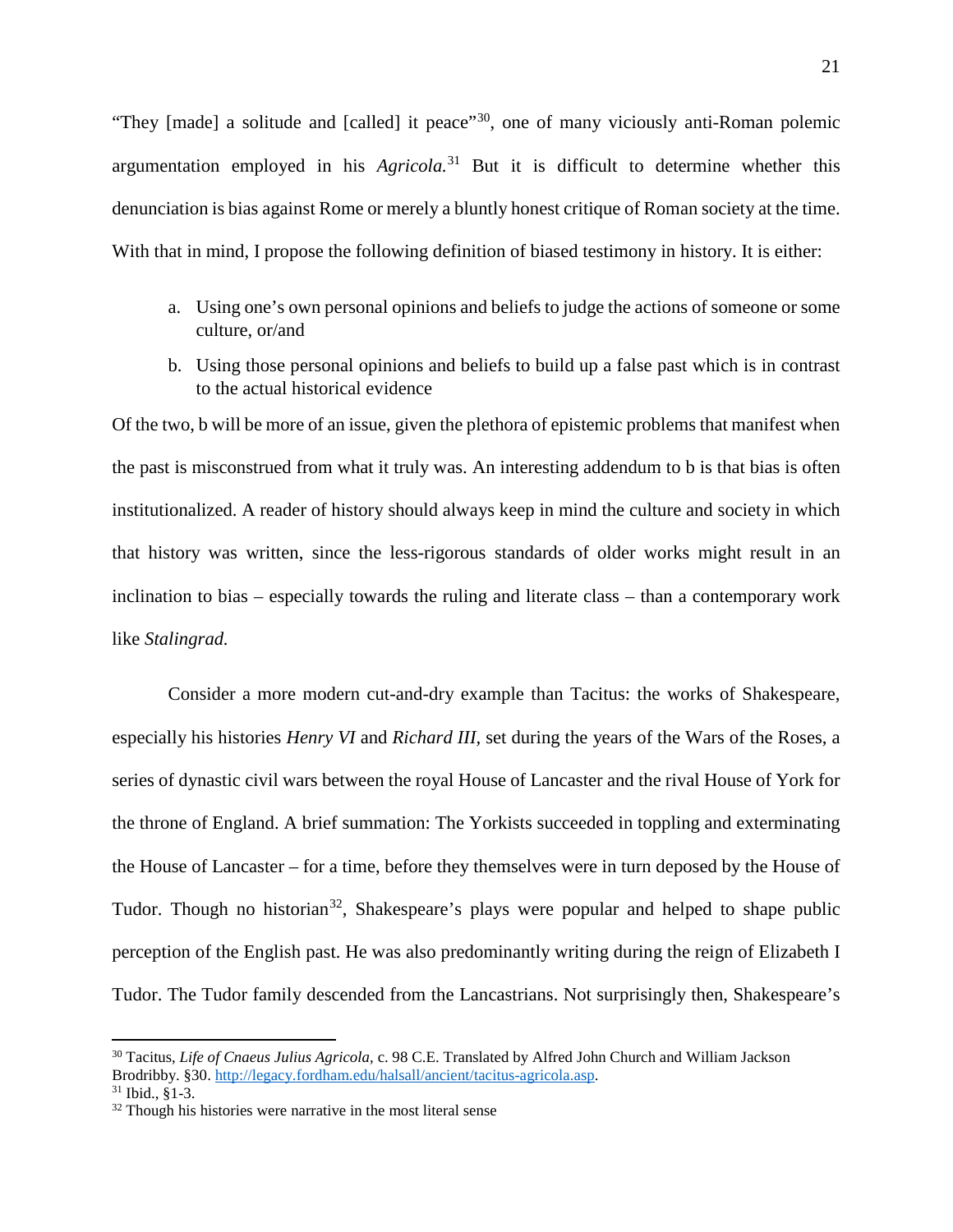histories are riddled with pro-Lancastrian and anti-York bias. The Lancastrian king Henry VI is depicted as pious and unassuming in the play that bears his name, when in reality he was prone to bouts of insanity.[33](#page-22-0) Richard III of York by contrast in *Richard III* is cast as a hunchbacked villain who murdered his own nephews in order to ascend to the throne. The England of his reign is shown in Shakespeare to be a lawless, chaos-fueled hellscape that only managed to be saved through Richard's death at the battle of Bosworth by the hand of Henry Tudor, thereafter known as Henry VII. Though in hindsight this seems obviously biased, it was believed at the time and the Tudors took great care to maintain this image as saviors of the land. It gave their rule legitimacy, even if it was not, in fact, an objective representation of England's past. How much of what we think we know of history is the result of similar bias?

The final reason that testimony may not be universally conducive to knowledge concerns the accuracy of memory. Since narrative history tends to be personal, the memory-testimony of primary witnesses is integral to a historian presenting a comprehensive account of a particular event. But memory is oftentimes difficult to recall with complete accuracy even in the short-term. In history, given the generally great elapsed time between the occurrence of a past event and its later recollection, it seems most improbable that long-term memories are always recalled with precision. Faulty memory is a bit complicated – at least when compared with the lies problem – because humans usually believe in the reliability of our own remembrances. Yet memory is employed in narrative history because witness recollection is often the only way a particular past event can be understood. But once more, like lies and bias, faulty memory can be responsible for the spreading of inaccurate belief. That constitutes an epistemic problem. My argument in regards

<span id="page-22-0"></span><sup>33</sup> Editors of Encyclopaedia Brittanica, "Henry VI", *Encyclopaedia Brittanica,* ¶4. [http://www.britannica.com/biography/Henry-VI-king-of-England.](http://www.britannica.com/biography/Henry-VI-king-of-England)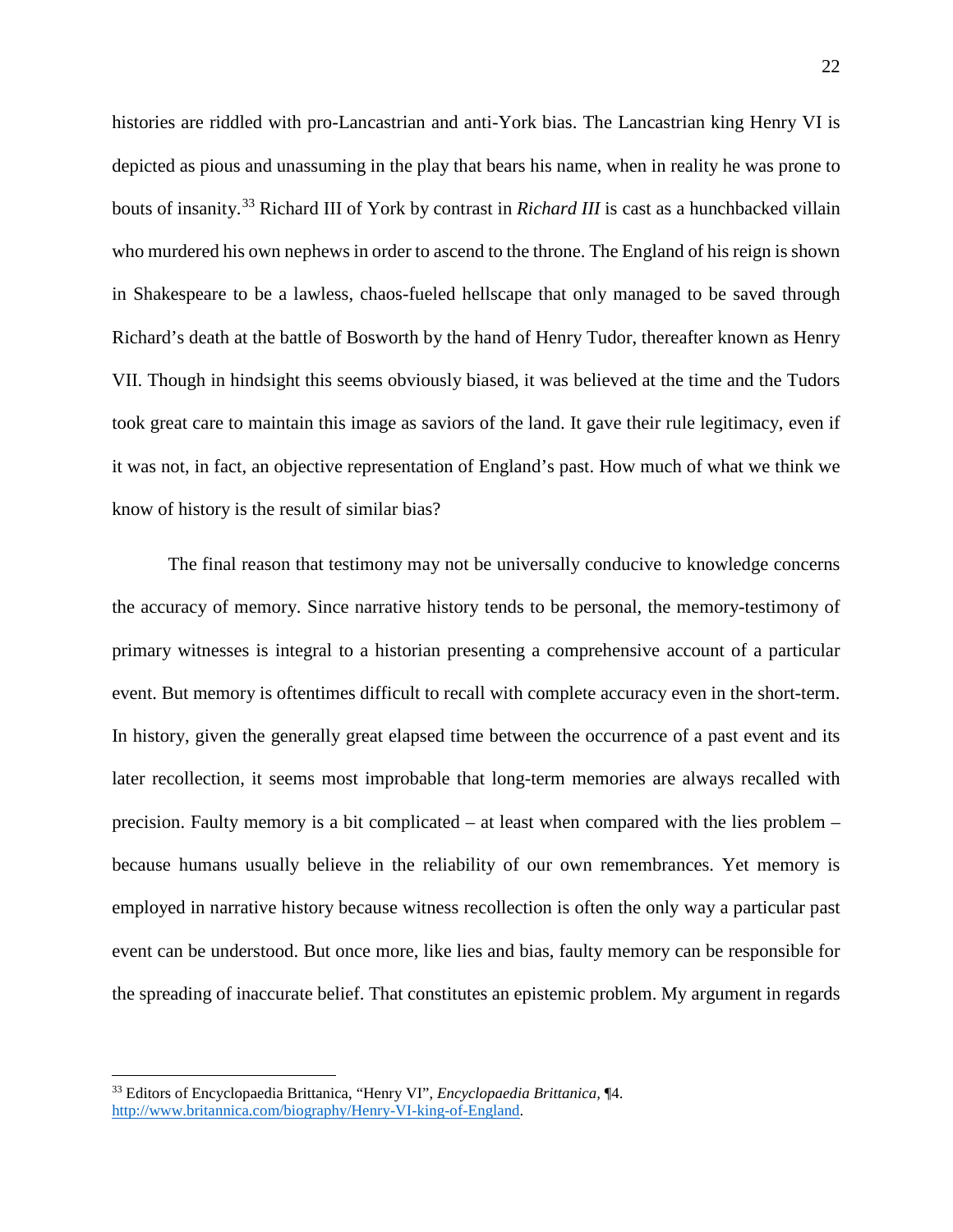to memory-testimony is that it is too frequently unreliable to be used to ascertain certain knowledge. Beliefs on the past that derive from memory are not epistemically justified.

One objection to my argument is the psychological phenomenon of flashbulb memory, which is a vivid, detailed remembrance of a past event, "right down to the dialogue, the weather and even what people were wearing when they [experienced it]."<sup>[34](#page-23-0)</sup> The event itself is usually one that was traumatic, shocking or emotionally affecting.<sup>[35](#page-23-1)</sup> Thus far, flashbulb memory appears an effective counter to my assertion that the expanse in time between an event occurrence and its remembrance prevents the event from being recalled accurately. The personal vignettes common in narrative history may not be worthy of their own Wikipedia entry but are still extremely significant for the people who experienced them. *Barbarossa*, for instance, is not an account of Berezhkov's Sunday picnic on the Spree but is instead a recollection of when he was first confronted with the momentous news of the Nazi invasion of his country. I regard *Barbarossa*  with a great deal of doubt, but flashbulb memory states that it would be possible for Berezhkov to explicitly recall it. Knowledge of the past could be attainable via flashbulb memory.

Yet the very existence of flashbulb memory is still contested within psychology. Bridget Law, writing in the *Monitor on Psychology,* notes the growing consensus amongst psychologists that with flashbulb memory humans still "forget or falsely remember much more than we realize; we get facts wrong  $\ldots$  or misremember our emotional reactions."<sup>[36](#page-23-2)</sup> Law brings up the example of the September 11 terrorist attacks, a most traumatic moment. Many Americans believe that they have perfect recollections of what they were doing or where they were when the news first broke.

<span id="page-23-0"></span><sup>34</sup> Bridget Law, "Seared in our memories," *Monitor on Psychology* 42 (2011): 60, accessed April 9, 2016, URL: [http://www.apa.org/monitor/2011/09/memories.aspx.](http://www.apa.org/monitor/2011/09/memories.aspx) ¶1.

<span id="page-23-1"></span> $35$  Ibid.

<span id="page-23-2"></span><sup>36</sup> Ibid., ¶6.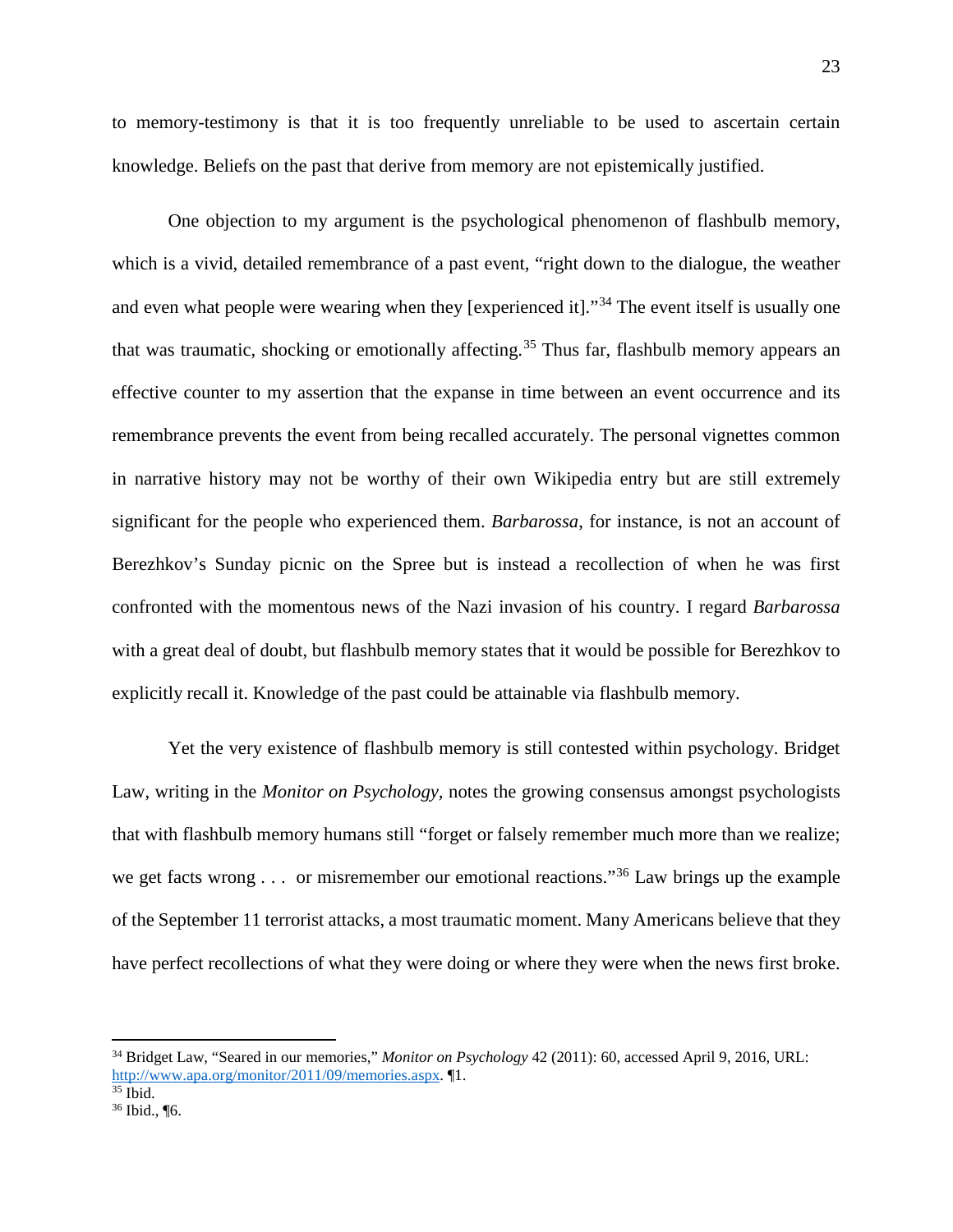Law cites a study done at Duke University on this very phenomenon. 54 students were surveyed the day after  $9/11$  on what they remembered of it.<sup>[37](#page-24-0)</sup> They were also instructed to try and recall a different, regular memory.<sup>[38](#page-24-1)</sup> The students were then sequestered into three groups: the first group was made to answer the identical pair of survey questions a week later, the second group made to answer after six weeks, and the last group had to respond thirty-two weeks later.<sup>[39](#page-24-2)</sup> The conductors of the study found that the consistency and accuracy of both the flashbulb memory and regular memory declined in proportion to the amount of time elapsed since 9/11.<sup>[40](#page-24-3)</sup> Curiously, however, each group believed that the flashbulb memory of the attacks was stronger and more truthful than the regular memory.<sup>[41](#page-24-4)</sup> Even more interestingly, the students began to change their accounts of how they first heard the news of September 11 only a few days after the event itself: "Because at that point you've told 35 people how you heard about it, and it's been solidified in your memory the way you're telling it, not necessarily how it really happened," said one researcher.<sup>[42](#page-24-5)</sup> It is not a deliberate attempt by the testifiers to misled, but rather a retroactively applied false memory that supplants the true one.

The Duke University study is full of remarkable insights into flashbulb memory. Details on the color of clothes the students were wearing changed frequently.<sup>[43](#page-24-6)</sup> They started to say that they were with different people than those they had initially said that they were with.<sup>[44](#page-24-7)</sup> An even bigger but similar inquiry, surveying 3,000 people after a week, eleven months and nearly three years on how they remembered 9/11 determined that many were forgetting even the most basic

<span id="page-24-1"></span><sup>38</sup> Ibid.

- <span id="page-24-2"></span><sup>39</sup> Ibid.
- <span id="page-24-3"></span> $40$  Ibid., ¶16.
- <span id="page-24-4"></span> $41$  Ibid.,  $\P$ 17-18. <sup>42</sup> Ibid., ¶18.
- <span id="page-24-5"></span> $43$  Ibid.
- <span id="page-24-7"></span><span id="page-24-6"></span><sup>44</sup> Ibid.

<span id="page-24-0"></span><sup>37</sup> Ibid., ¶15.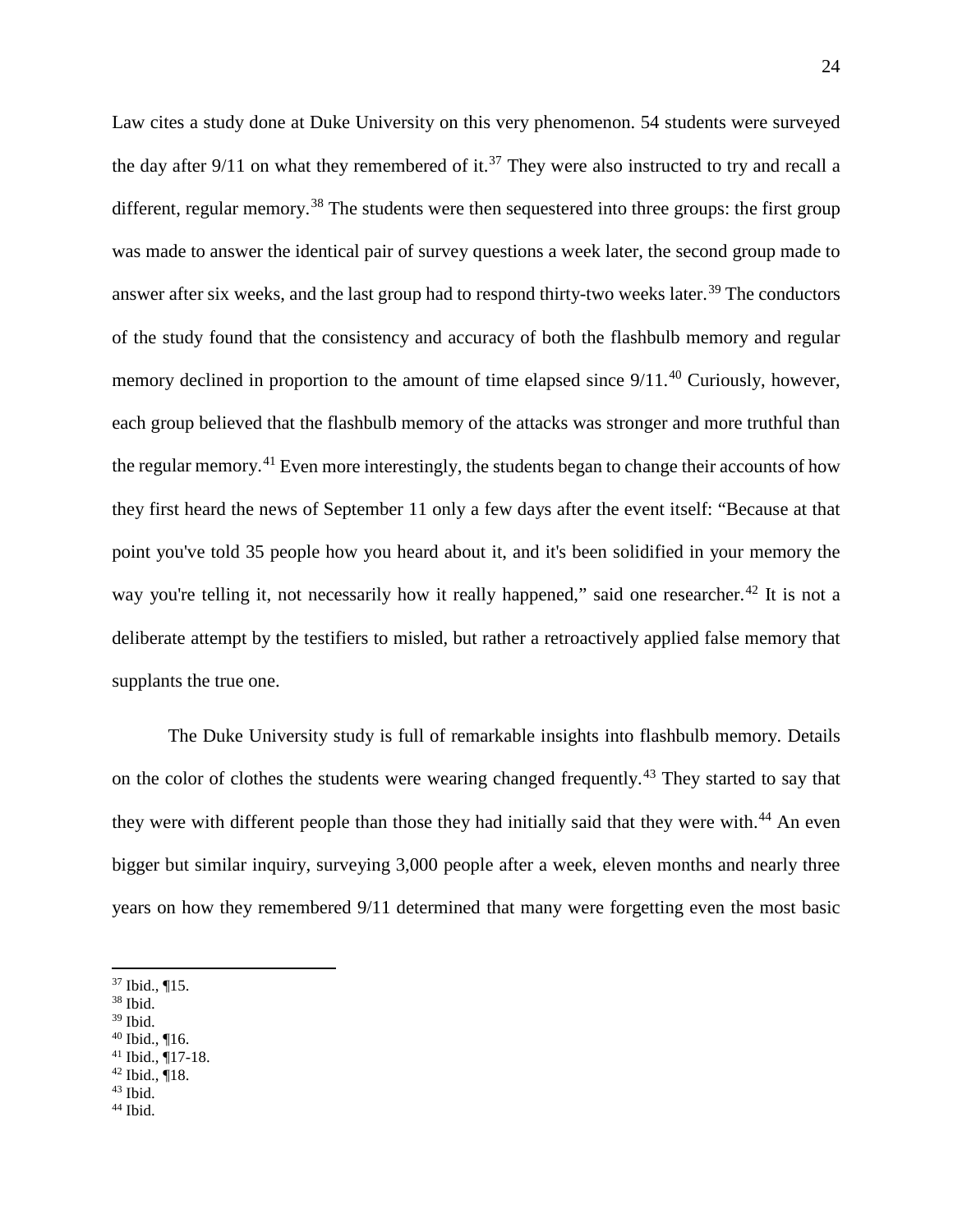details, like how many planes were involved and which airlines.<sup>[45](#page-25-0)</sup> Forty percent of people misremembered some part of their September 11 experience.<sup>[46](#page-25-1)</sup> The researchers concluded that there is no difference in quality between flashbulb and standard memory.<sup>[47](#page-25-2)</sup> The only distinction is that the former feels more vivid than the latter, and this vividness deceives people into the notion that flashbulb memory is more accurate.<sup>[48](#page-25-3)</sup>

There is a lot to unpack from the article. The main inferences I draw from it is that the idea that flashbulb memory is both possible and more accurate than standard memory is untrue. This revives the problem of memory-testimony. The reader still has no foolproof evidence to accept that the personal memories of particular events in narrative history are factual. Let's return to *Barbarossa.* The *Monitor* article was published in 2011, ten years after 9/11, but Berezhkov's memoirs on the summit with Ribbentrop were released in 1967, twenty-six years later.<sup>[49](#page-25-4)</sup> If the reliability and existence of flashbulb memory is still in doubt, how much of Berezhkov's recollection can the reader trust? One further conclusion of the researchers of the 3,000 person study was that memory becomes skewed when we project out retrospective feelings of a past event onto how we actually felt at the time.<sup>[50](#page-25-5)</sup> It is possible that Berezhkov<sup>[51](#page-25-6)</sup> and other testifiers in narrative history are doing the same. I believe that is difficult to prove that they are not, and for this reason I cannot consider memory-testimony as a reliable means to knowledge of the past.

<span id="page-25-0"></span><sup>45</sup> Ibid., ¶19-22.

<span id="page-25-1"></span> $46$  Ibid.,  $\P$ 22.

<span id="page-25-2"></span><sup>47</sup> Ibid., ¶24.

<span id="page-25-3"></span><sup>48</sup> Ibid.

<span id="page-25-4"></span><sup>49</sup> Beevor, *Stalingrad,* 477.

<span id="page-25-5"></span><sup>50</sup> Law, "in our memories", ¶23.

<span id="page-25-6"></span><sup>51</sup> It is possible that Berezhkov's memoirs were only *published* in 1967 and he was in fact taking detailed notes all throughout his life. I can imagine this being an objection to my analysis of memory-testimony, but it not as effective as it seems. Even if Berezhkov at once after the conclusion of the *Barbarossa* meeting started to write about what occurred, this does not entail that that remembrance would be accurate. The Duke study noted that people immediately started to change their stories on what they remembered of 9/11. It is conceivable that Berezhkov would do the same.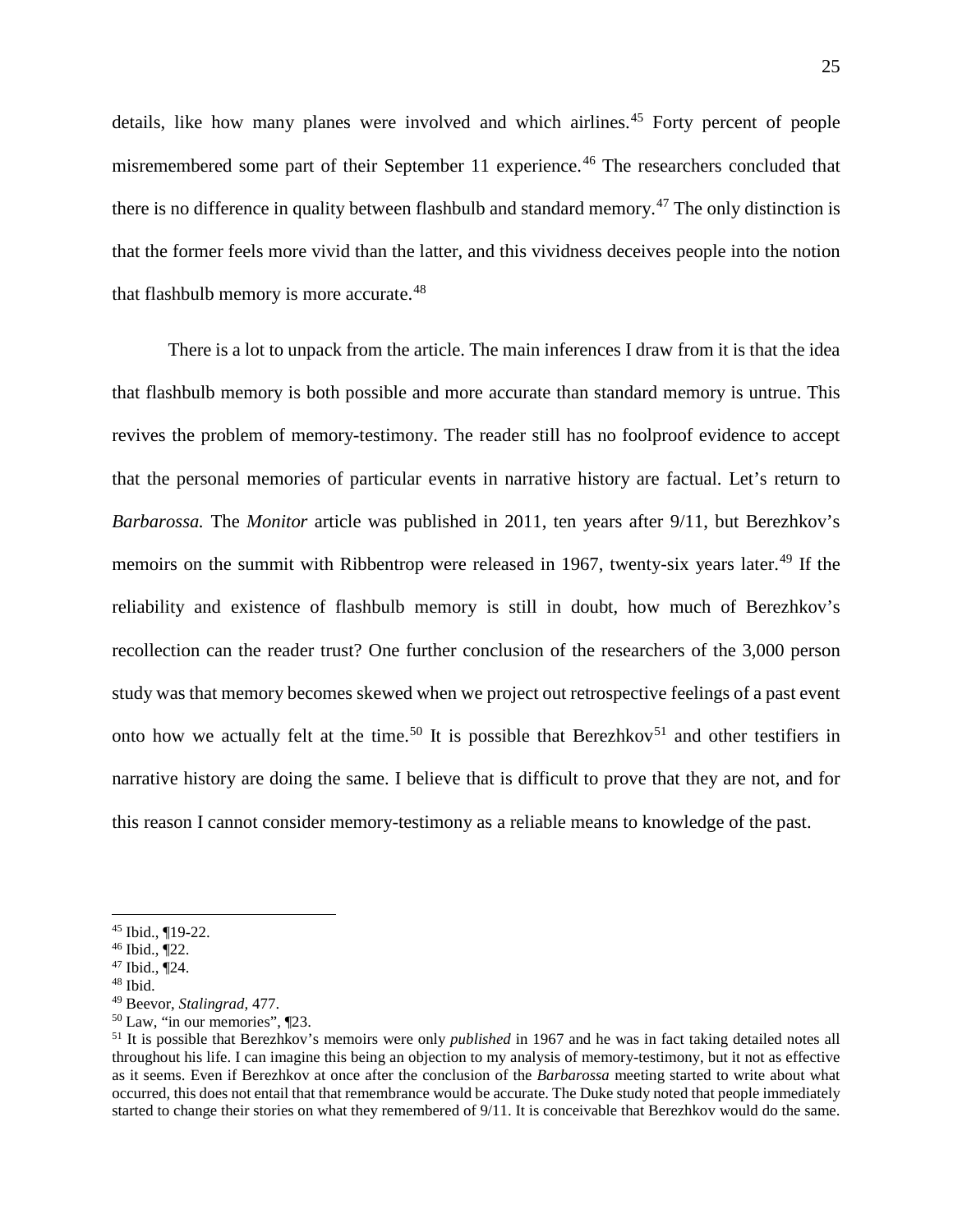Problems of lies, bias and memory in testimony are all elements of what is known in psychology as the "Roshomon Effect." The term has its origins in Kurosawa's 1950 classic film *Rashomon.*[52](#page-26-0) The plot of *Rashomon* revolves around the aftermath of the murder of a samurai and the sexual assault of his wife.<sup>[53](#page-26-1)</sup> Four witnesses – the bandit accused of the crimes, the wife, the ghost of the samurai himself, and a common woodworker – each give a different account of the same event.<sup>[54](#page-26-2)</sup> Each testimony is tainted by the speaker's previously-held prejudices and opinions. The film ends with the crime unresolved.<sup>[55](#page-26-3)</sup>

Testimony in narrative history is much the same. Individual experience is subjective. People lie to make themselves appear better or deflect blame. Manstein lamented the war in Russia as nothing but a series of missed opportunities, but to the Soviet populace the German occupation was marked by a brutality rarely equaled in recorded history. Further, bias characterizes the way we view the world and the past, giving rise to myth. The Tudor bias prevalent in Shakespearean history was a mischaracterization of the pre-Henry VII English past as something chaotic that Henry righted, regardless of whether or not this was true. Finally, we may unintentionally remember, as in the case of 9/11. Narrative history remains an epistemic problem because in the case of conflicting or false testimony it is difficult to determine what is correct and what is not. The point of §3 is to present a reader with justification to doubt what is told in history through testimony, and I believe I have accomplished that here. Testimony is just too unreliable to act as a universal means to knowledge of past events.

<span id="page-26-0"></span><sup>52</sup> Stephen Prince, "The *Rashomon* Effect", *Criterion* (2012), ¶5. [https://www.criterion.com/current/posts/195-the](https://www.criterion.com/current/posts/195-the-rashomon-effect)rashomon-effect.<br><sup>53</sup> Ibid., ¶3.

<span id="page-26-1"></span>

<span id="page-26-2"></span> $54$  Ibid.,  $\sqrt{3}$ -5.

<span id="page-26-3"></span><sup>55</sup> Ibid., ¶10.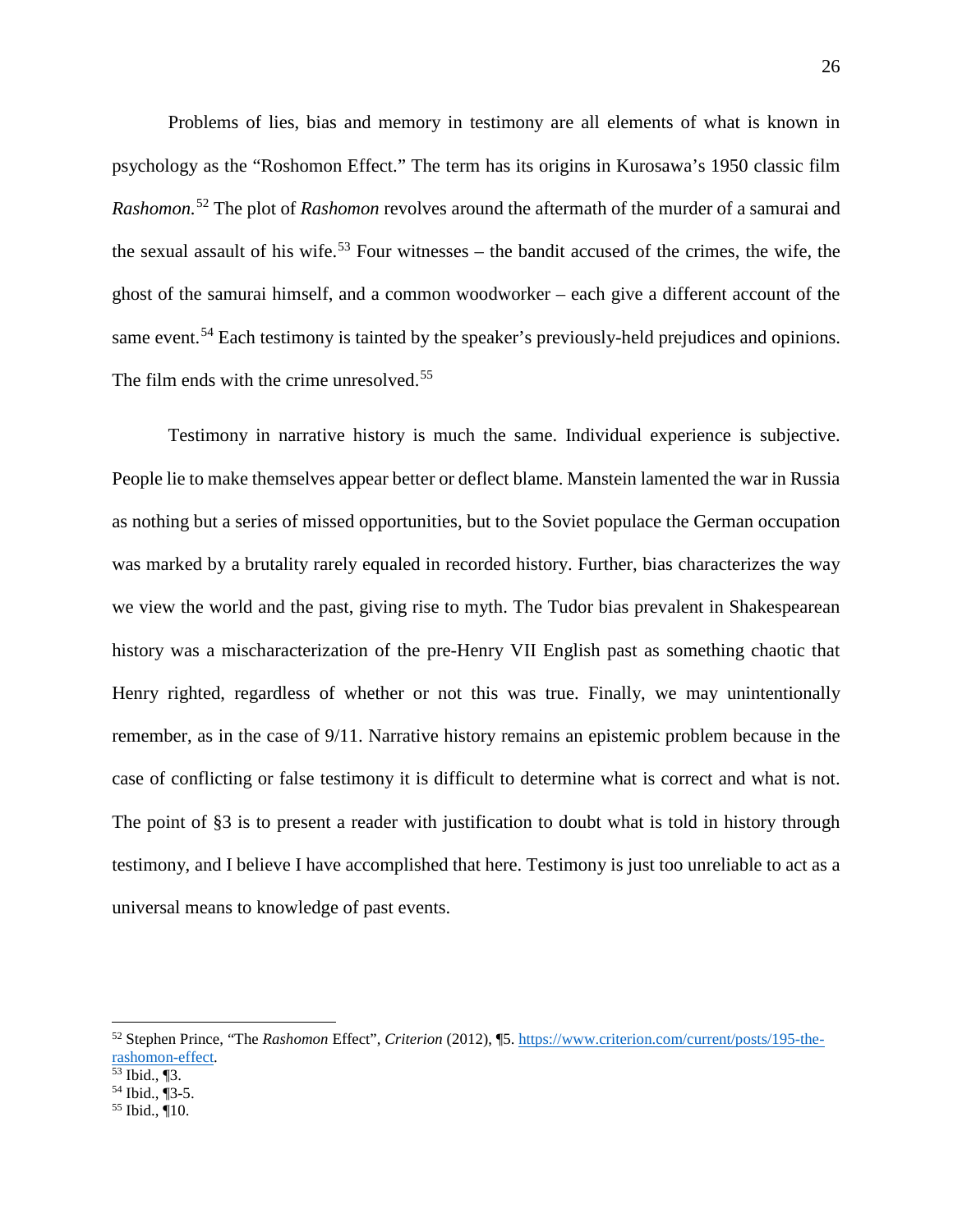Before I proceed to §4, one possible objection must be addressed. I have noted at various points in my paper about the trust we place in historians and primary witnesses to tell the truth. A solid objection to my arguments in §3 would be: Is there a way in which a reader can assess a historian and primary witness for trustworthiness? If there were, then the reader would immediately be able to apprehend untrue claims in history, removing the risk of false inferences and beliefs, and thus circumventing all the skeptical doubts on testimony I have laid out in thus far.

My counterargument to this objection is as follows: Since history, in part, purports to provide certain knowledge of the past, the means of assessing historians and witnesses for trustworthiness must be universally reliable. That is, the means must be always capable of determining someone's trustworthiness. I don't believe this is an achievable goal. Even if it were, I am not certain what use it would be in narrative history. Suppose that, through some universal method, the reader is able to determine that Beevor is trustworthy, that when presenting the past he neither lies nor is biased. The challenge is that history is not solely about presentation of the past, but interpretation of others' presentation of the past. I mentioned this briefly earlier. Consider Lost Victories. Beevor could be a shining white knight of trustworthiness, but that does not entail that he could not accidentally misinterpret a statement in that lie-filled text as factual when it is not. Trust in the truth-value of Beevor's history is one matter; trust in his subjective judgement of the factuality of primary witness testimonies in composing that history is a more difficult problem, one I do not think even a universal method of establishing trustworthiness would solve.

4.

The epistemic worries I have with narrative history are not limited to the unreliability of testimony. A different concern is the "narrative" element. One way that narrative history is dissimilar from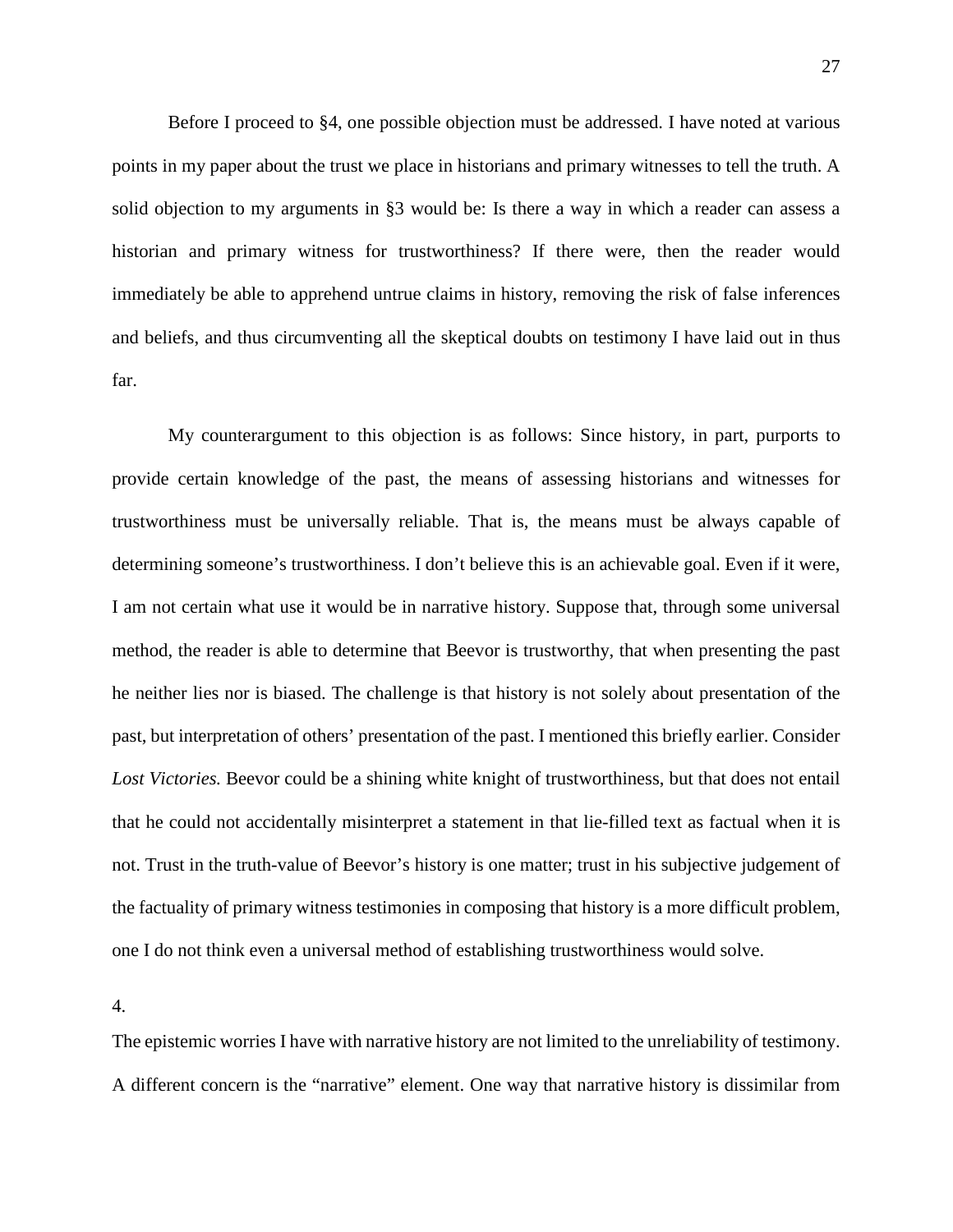dry history is that in its retelling of the past it adopts many literary techniques that are common in fiction: protagonists, antagonists; quick-witted dialogue, foreshadowing, suspense, what might be found in *War and Peace* by not necessarily in an academic textbook; and dramatic structure. The last technique typically consists of exposition, followed by rising tension, then climax of action and fallout. These are very basic plot mechanics adhered to by many novels and ripped right out of Aristotle's *Poetics.* Narrative history follows that structure as well: Beevor's *Stalingrad* very slowly builds up to the battle, with the eventual encirclement of the German army within the city functioning as a climax and the subsequent slow disintegration of the trapped Wehrmacht the fallout.

The other literary techniques are present in *Stalingrad* as well. In the *Barbarossa* passage, the way the event is set up clearly identifies the protagonists of the scene with the Soviet ambassadors and the antagonist with Ribbentrop and, by extension, Nazi Germany. The highlight of the excerpt is the dialogue at the end between Dekanozov on the one side and Ribbentrop on the other. There are elements of foreshadowing: the Reichminister's visibly nervous behavior at the start of the meeting implies to the reader that the Soviets are about to presented with something catastrophic and unexpected. *Barbarossa* as a whole is quite suspenseful and written so that the reader is at the edge of their seat throughout.

What I aim to discuss in this section are the standards by which this type of literary language should be evaluated when seen in narrative history, because it does not appear to be universally representative of any true event in the past. When Beevor writes that Ribbentrop barely managed to stumble through the war declaration, I expect him to have actually stumbled through it. When the text states that Ribbentrop hurried after the ambassadors, I think that he *did* hurry after them. The way narrative history is done makes it unclear if the style of the prose is actually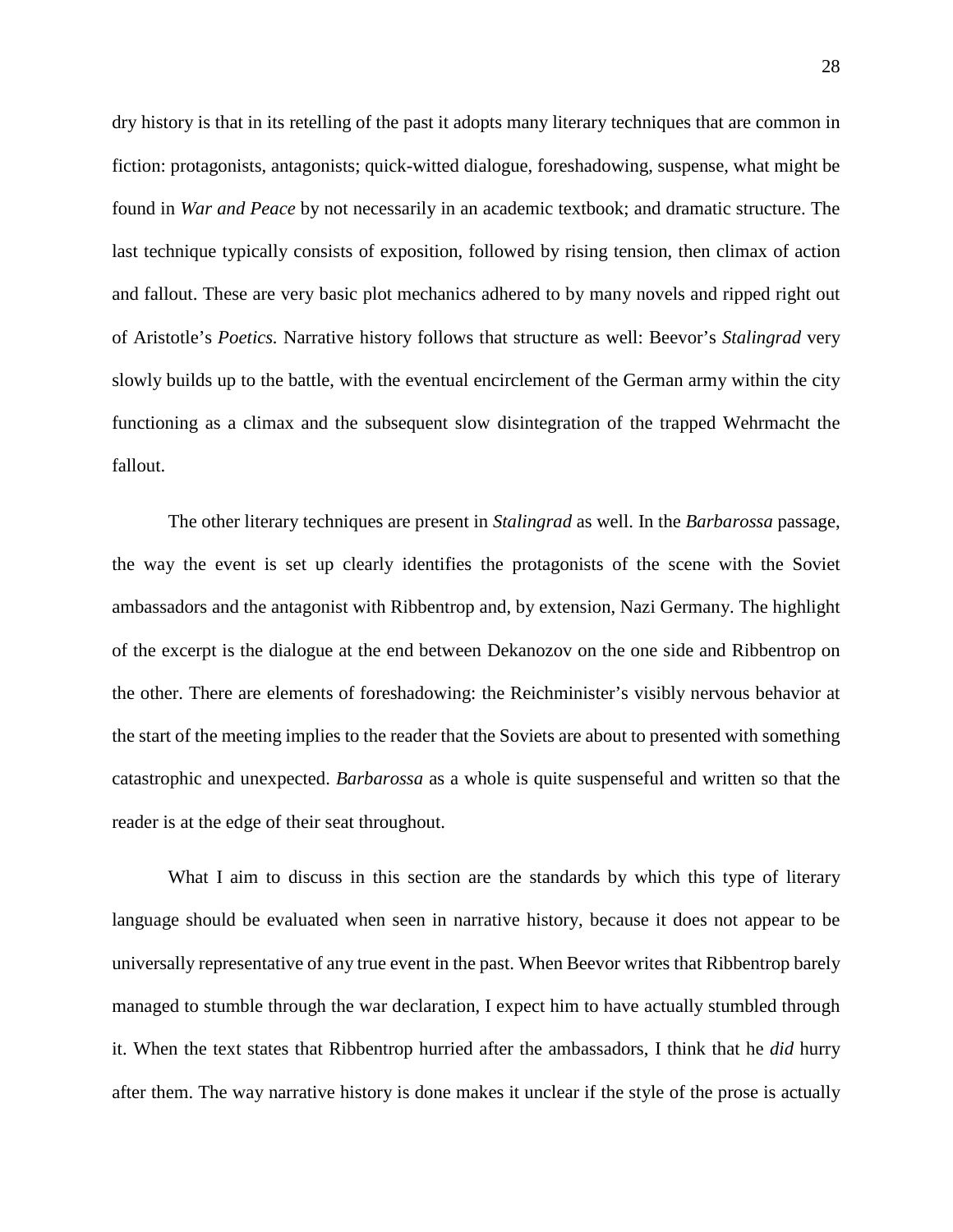reflective of the past. It would be well within the purview of Beevor to embellish a few minor details here and there or, when reading Berezhkov's later memoirs, to boil down many thoughts on the shock the ambassador might have felt at the war declaration to the simple "It suddenly became clear…" to help the reader better grasp what was occurring. Jouni-Matti Kuukkanen in "After Narrativism: Why We Need to Move from Truth-Functionality to Performativity in Historiography", calls this literary language "colligatory", complex historical events synthesized into something more readable. [56](#page-29-0)

Before I delve more deeply into Kuukkanen, one thing must be addressed. It could be argued that the "events" being synthesized and embellished here are only small, insignificant details. For instance, Beevor's dense depiction of the arrangement and décor of the Reichminister's office is certainly colligatory, but ultimately irrelevant to the point of *Barbarossa.* It is just harmless filler. Or it might be said that a reader of *Stalingrad* will not take as truth colligatory language because its lack of accompanying single quotation marks implies that it is creative invention. However, I think both these arguments fail. Firstly, the subjects of colligatory statements are not irrelevant. The bronze statuary noted by Beevor as adorning the walls of the office puts an idea in the mind of wealth and extravagance. This is how the reader views Ribbentrop throughout the rest of the text.

Secondly, the assertion that a reader will not consider colligatory propositions as fact vastly underestimates the trustful nature of the common reader towards the historian. Humans disproportionately believe the word of people in positions of authority than we would otherwise. Beevor has that authority; he is considered an expert in the field. Further, different types of history

<span id="page-29-0"></span><sup>56</sup> Jouni-Matti Kuukkanen, "After Narrativism: Why We Need to Move from Truth-Functionality to Performativity in Historiography", *History and Theory* 54 (2015): 234-35.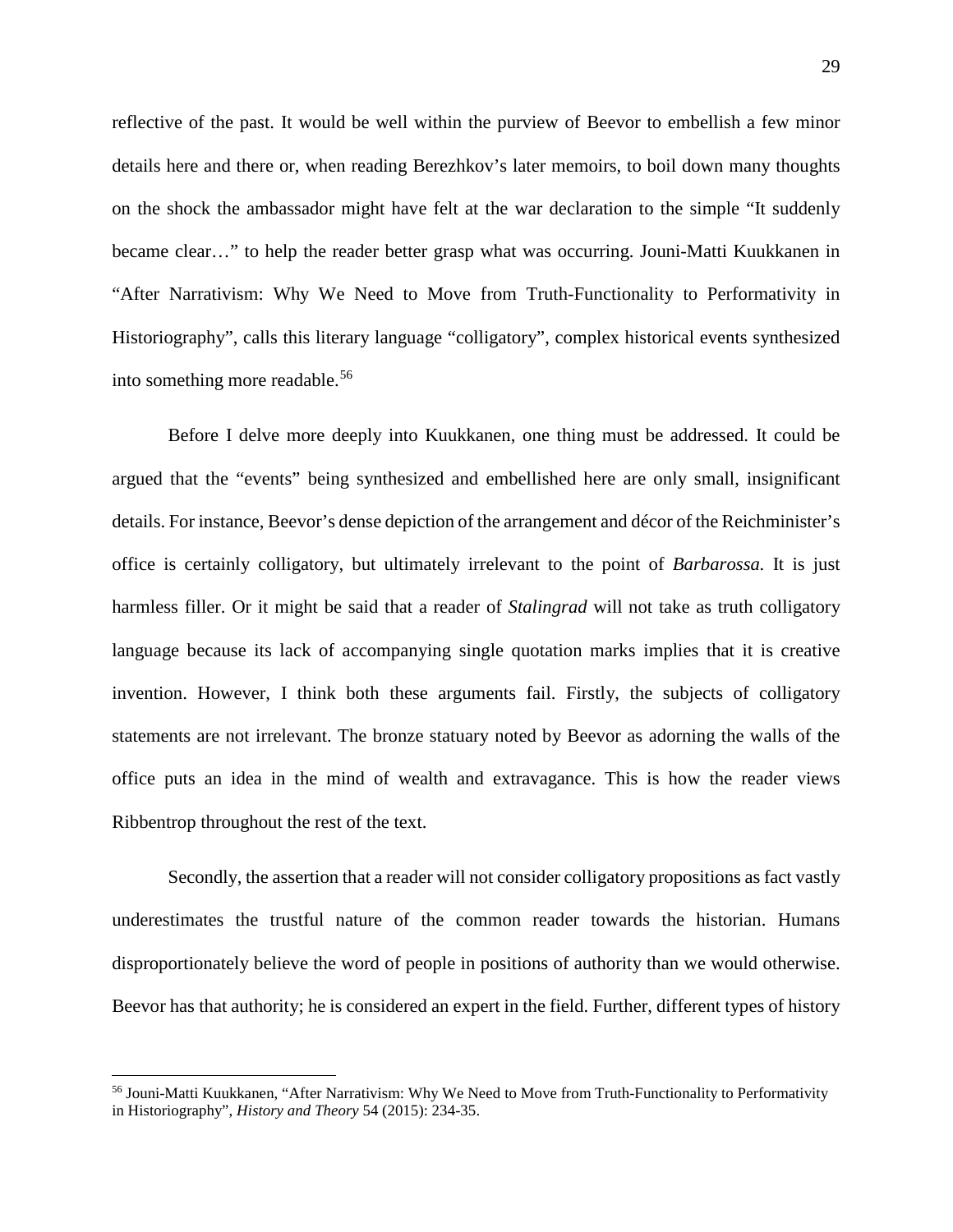prime the reader for a different response. An openly argumentative text might put the reader on their toes, making them more inclined to doubt. But many narrative histories, *Stalingrad* included, are more like novels. The reader is not expecting to be misled, so rather than being put off by the absence of single quote marks, it is far more likely that they will just take everything that the author says as truth. This second objection applies to the average reader a natural skepticism that they do not possess.

Back to Kuukkanen. The main point of "After Narrativism" is that colligatory statements are not truth-functional. That is, they are evaluated as truth-reflective, yet are not always indicative of something true. Kuukkanen is a proponent of the correspondence theory of truth, which places the truth-value of a proposition on whether something in the world corresponds to it.<sup>[57](#page-30-0)</sup> In narrative history, this would mean that a proposition on the past would be true *iff* it is representative of something that actually occurred. The statement "Ribbentrop stumbled through what amounted to a declaration of war" would be true *iff* he did, in fact, stumble through it. Kuukkanen lists a short selection of genuine colligatory historical theses in the preface of his article, one of which states: "the protagonists of 1914 were sleepwalkers . . . blind to the reality of the horror they were about to bring into the world."[58](#page-30-1) This florid prose is reminiscent of what one might find in Beevor. The "sleepwalkers" thesis is one that can easily be argued for and even be somewhat true in a figurative sense, but to Kuukkanen it should not be considered truth-functional because world leaders in 1914 were not literally sleepwalking.<sup>[59](#page-30-2)</sup> The ignorant behavior that put Europe on a path to a war it was unprepared for was just *like* sleepwalking.

<span id="page-30-0"></span><sup>57</sup> Ibid., 235.

<span id="page-30-1"></span><sup>58</sup> Ibid., 235.

<span id="page-30-2"></span><sup>59</sup> Ibid., 233-234.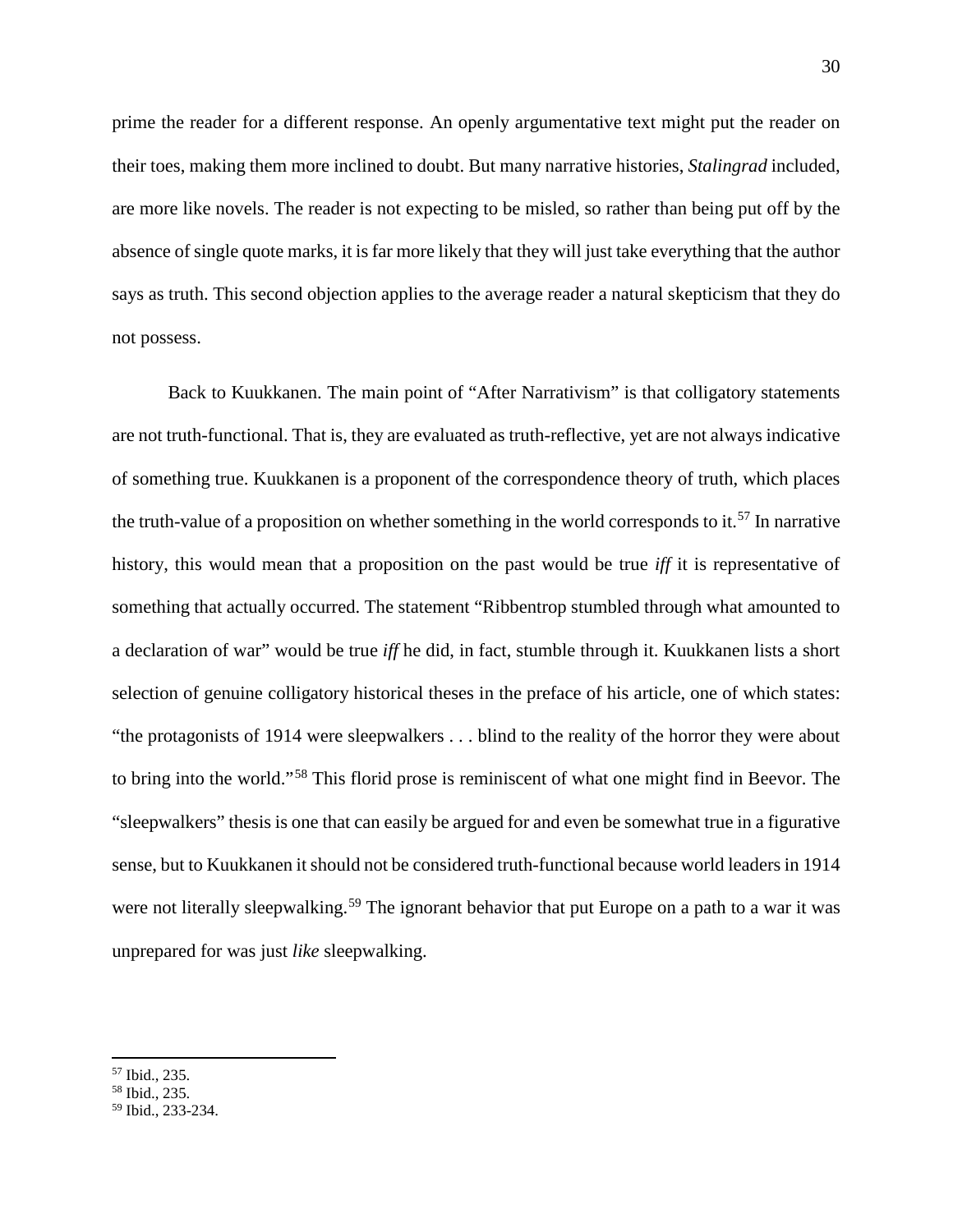Correspondence is just but one theory of how a statement can be true, but in regards to narrative history I argue it is the best one. A reader of *Stalingrad* expects the particular events presented by Beevor to correspond to something that really happened. Thus, when Kuukkanen notes that the colligatory language often employed in contemporary history is not truth-functional, a great epistemic problem arises because the way that narrative history is evaluated centers on it being a true account of the past. True history is generally considered the best history.

Due to the extensive use of colligation in narrative history, and given the supremacy of that brand of history in contemporary culture, I – and Kuukkanen – raise the following question: Should our standards for evaluation of history change considering that colligatory language is not universally suggestive of something true? Both I and Kuukkanen answer with an emphatic *yes.* Kuukkanen posits that history be viewed as a performative practice. Readers must assemble to determine if a particular colligatory expression like "the protagonists of 1914 were sleepwalkers" is a rational one.<sup>[60](#page-31-0)</sup> If the consensus is that it is, then the history is good. It is up to the rhetorical performance of the original author on whether or not her use of colligatory language is considered rational.<sup>[61](#page-31-1)</sup> I go a different route from Kuukkanen.

#### 5.

My intent in this paper is not just to give a reader reason to doubt in the epistemic value of narrative history, but to offer hope on how, despite these concerns, the discipline can be salvaged. Kuukkanen proposes a performative standard for evaluation of narrative history. I posit a *practical*  standard. Narrative history is useful *iff* it effects present life in a positive manner – that is, it generates life. I am not alone in this belief.

<sup>60</sup> Ibid., 239-243.

<span id="page-31-1"></span><span id="page-31-0"></span> $61$  Ibid.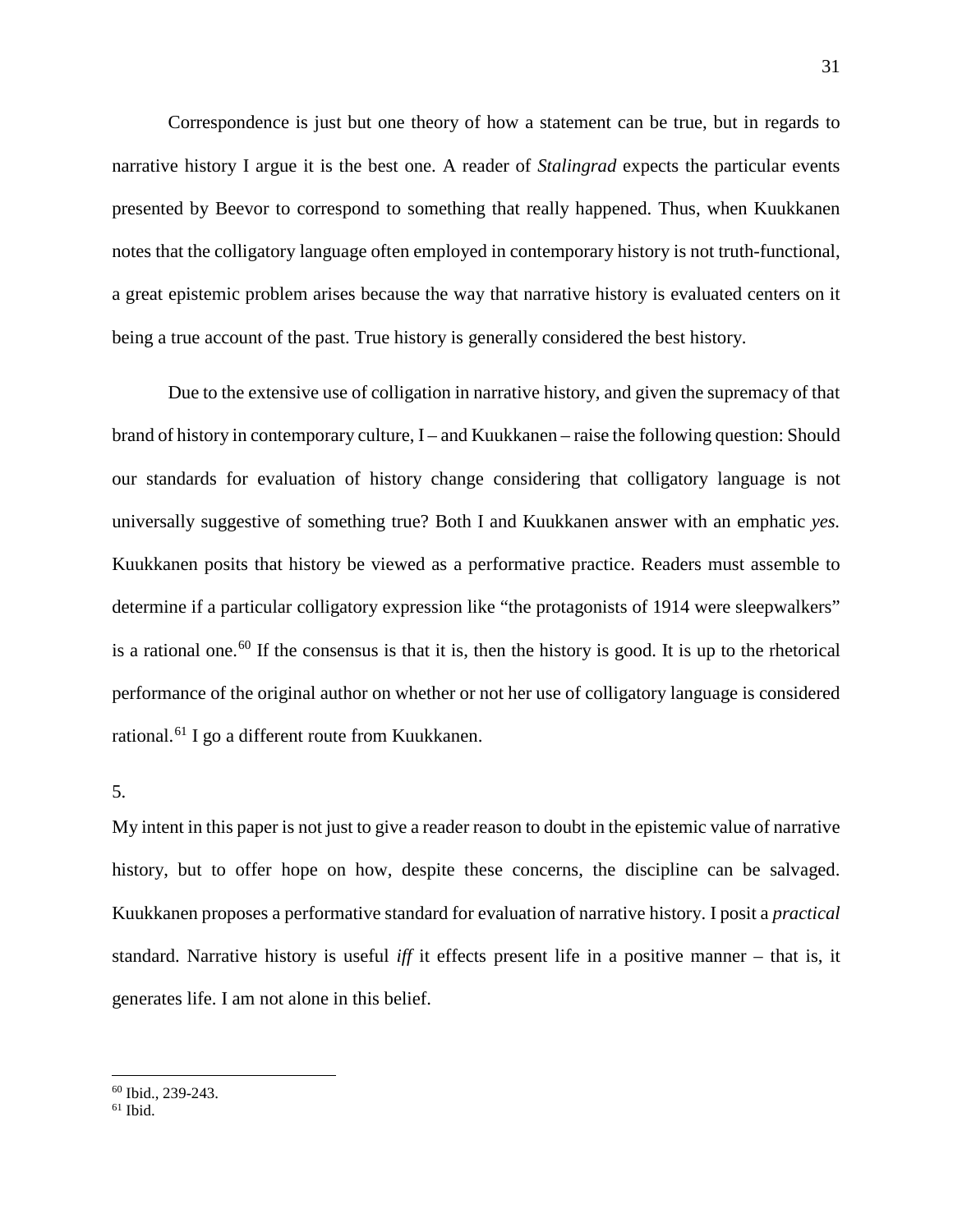In "On the Uses and Disadvantages of History for Life", from the *Untimely Meditations,*  Friedrich Nietzsche suggests that history is a dead science, quoting Goethe: "I despise everything which merely instructs me without increasing or immediately enlivening my activity.<sup>"[62](#page-32-0)</sup> And the academic source which history is commonly evaluated as certainly does not enliven activity. What Nietzsche wants is for history to have a real-world application. To that end, he envisions three alternate modes of historical evaluation, each of which has a use for life: monumental history, where a person uses the past as a guide from which to forge new greatness in the present<sup>63</sup>; critical history, where the civilizations of the past have their decisions, beliefs, and customs cross-examined and scrutinized<sup>[64](#page-32-2)</sup>; and antiquarian history, where the past is treated with an almost obsessive reverence, linking present culture together through a shared heritage.<sup>[65](#page-32-3)</sup> Histories written in each mode can be either positive or negative, but to Nietzsche only when history is done well can it have use for life.

I agree with Nietzsche – to an extent. I concur that monumental and critical history can have a practical application, but I am less certain about antiquarian history. With that in mind, I will presently explain in more detail monumental, critical and antiquarian history, and how each might be done positively and negatively. I will then argue that Nietzsche's monumental and critical modes are examples of history done practically, but why the same cannot be said for antiquarian history.

I shall begin with monumental history. According to Nietzsche, the proper way to treat the past as monumental is to use it to further one's own ends in the present, to regard it as inspiration

<span id="page-32-0"></span><sup>62</sup> Friedrich Nietzsche, "On the Uses and Disadvantages of History for Life", *Untimely Meditations,* 1876. Translated by Ian Johnstone. ¶1.

<sup>63</sup> Ibid., ¶27.

<span id="page-32-2"></span><span id="page-32-1"></span><sup>64</sup> Ibid., ¶42-43.

<span id="page-32-3"></span><sup>65</sup> Ibid., 36-37.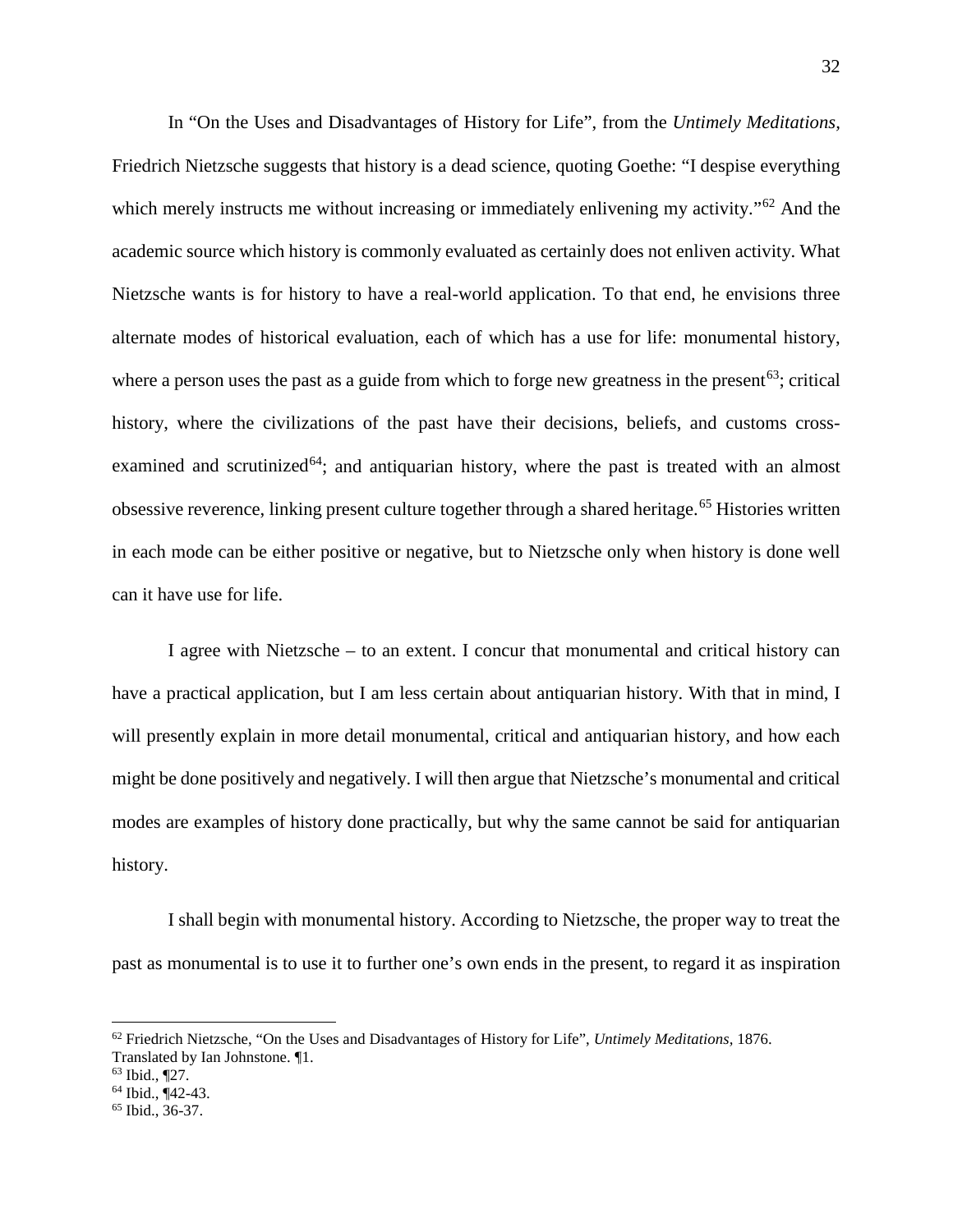for something new. [66](#page-33-0) An aspiring dictator in a poorly-developed country using Napoleon Bonaparte's successful ascent to the throne of France as inspiration for his own seizure of power would be an instance of monumental history. Another example would be an author basing characters in an epic fantasy saga upon actual historical personalities. Both the dictator and the writer create something new out of the old.

Monumental history is done poorly when it is not inspirational, when it is "wrenched into a general shape" and "all its sharp corners and angles broken off for the sake of correspondence!" and past persons made out to be superhuman figures whose like could never be matched in the present day.[67](#page-33-1) It would be when the prospective dictator looks back at Napoleon and becomes despondent, believing that such great historical heights will never again be reached by someone as insignificant as himself. Or it would be when the author neglects to ground his fantasy characters on past figures because he thinks that he lacks the talent to make someone fictional appear as interesting as someone real.

The critical historian "sits in judgement and passes judgement" on the civilizations and persons of the past.[68](#page-33-2) With this mode, the past is something old and decrepit that must be torn down in order to live anew.<sup>[69](#page-33-3)</sup> The past was horrible and we, in the present, are different and can do better. An example would be the German historian who exposes the lies of Manstein's *Lost Victories* and confronts her people's violent past head-on.

Critical history is done in a negative manner when the historian oversteps herself and begins to believe that her present culture *is* different from the past and that the mistakes of her

l

<span id="page-33-2"></span> $68$  Ibid.,  $\overline{9}35$ .

<span id="page-33-0"></span><sup>66</sup> Ibid., ¶26-27.

<span id="page-33-1"></span> $67$  Ibid.,  $\P$ 28.

<span id="page-33-3"></span><sup>69</sup> Ibid., ¶42-43.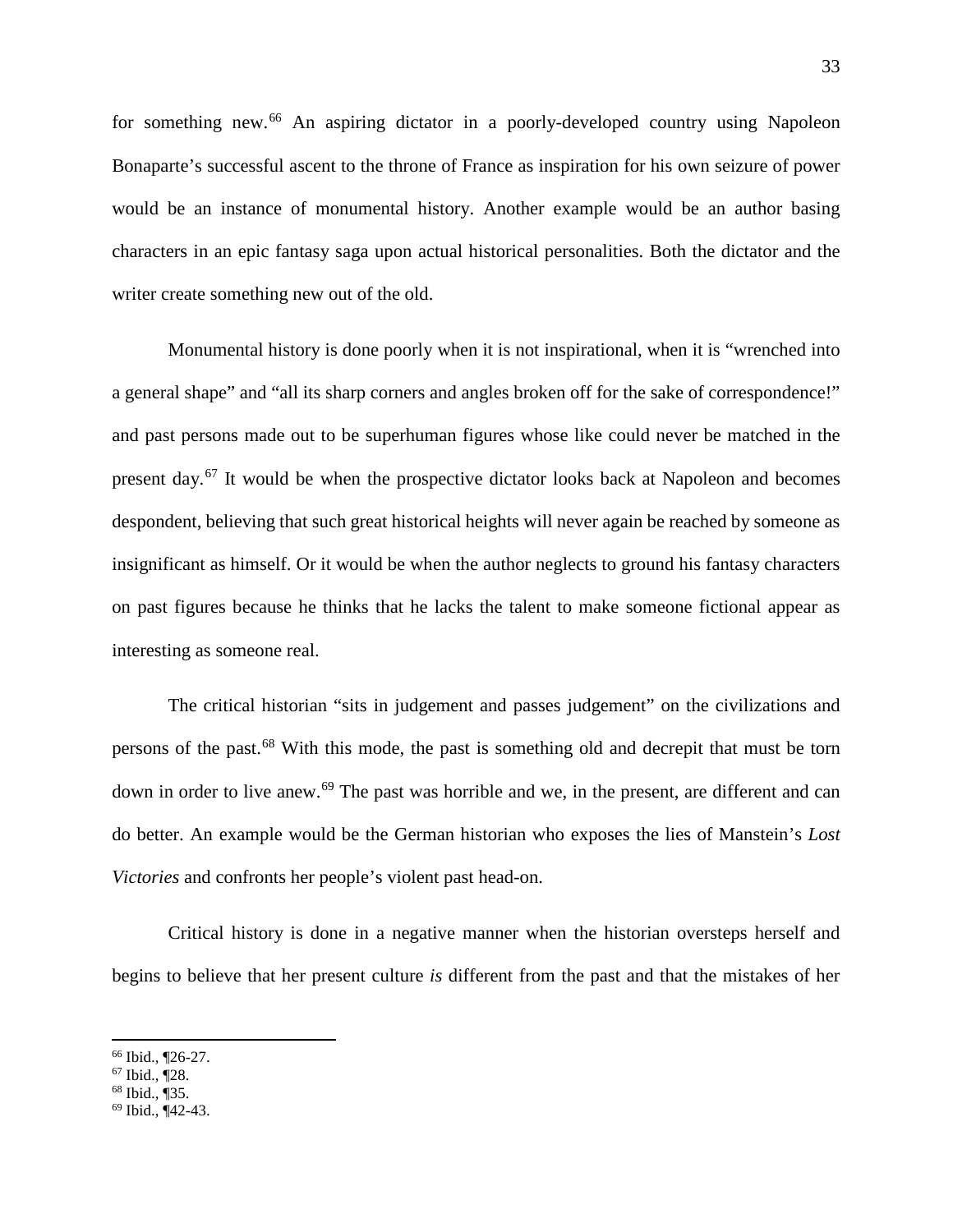forebears are something that can never happen again.<sup>[70](#page-34-0)</sup> "It is an attempt to give oneself," writes Nietzsche, "a past *a posteriori,* out of which we may be descended in opposition to the one from which we are descended."<sup>[71](#page-34-1)</sup> What happened before can just as easily happen again, and to think that one's present culture is above it is to build a complacency that does little to enrich life.

The last of Nietzsche's modes is antiquarian history. The good antiquarian historian honors and treasures the past, hoping to use it to forge communal bonds in the present through a shared cultural legacy.<sup>[72](#page-34-2)</sup> In doing so, the antiquarian historian is an agent for life. This mode is done incorrectly when the antiquarian historian stops at simple love for the past and does not generate anything new from it.<sup>[73](#page-34-3)</sup>

One way to consider these three modes in the present case is to imagine what a museum dedicated to each history would contain. The monumental museum might focus on the products of historical inspiration. Guest speakers might note all the references to Anglo-Saxon and Scandinavian culture in Tolkein's *Lord of the Rings,* or what inferences contemporary culture could draw from the horror of the Holocaust. For the critical museum, historians might vilify our ancestors, criticizing each and every decision they made and how we in the present must be better than they were. In the antiquarian museum, there might be a plethora of old relics, details of what they were and what past peoples used them for. Perhaps there might be flowcharts that show how present society is derived from the past.

I agree that monumental and critical history certainly have a practical use. What is interesting about these two modes in particular is that the truth-value of the history is irrelevant.

<span id="page-34-0"></span><sup>70</sup> Ibid., ¶43.

<span id="page-34-1"></span> $71$  Ibid.

<span id="page-34-2"></span> $72$  Ibid., ¶35-37.

<span id="page-34-3"></span><sup>73</sup> Ibid., ¶39-40.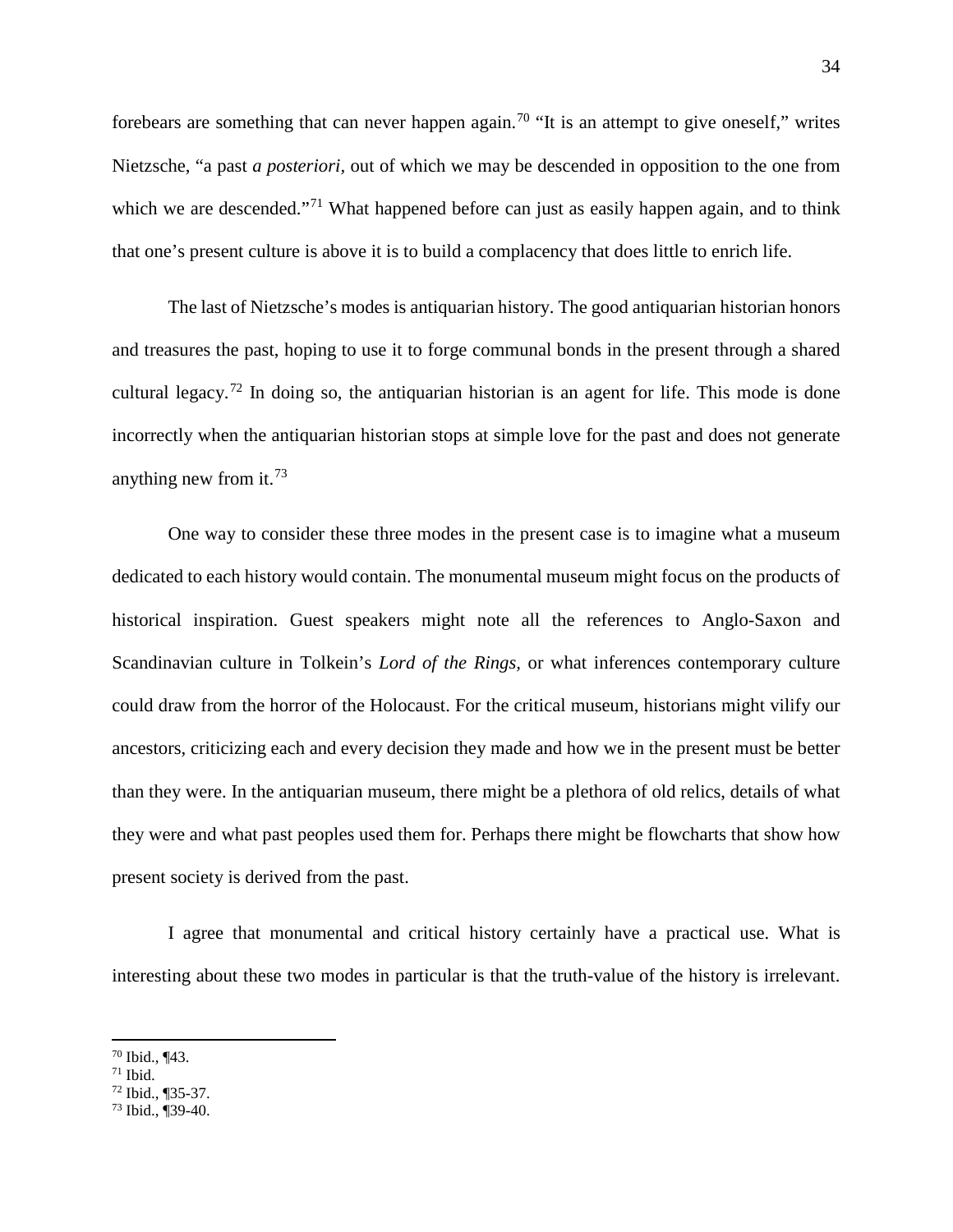What the past actually *was* is less important than *what-it-means-to-you.* It is subjective knowledge compared to objective, knowledge of how to live in the present rather than knowledge of the past. This is good; the epistemic concerns I have with how history is usually evaluated do not arise with monumental and critical history.

The same cannot be said for antiquarian history. Nietzsche states that this mode may be done well or poorly. I disagree; I believe that antiquarian history has no positive application at all. Let's consider how Nietzsche says that the antiquarian method can be used to stimulate life: by using the past to forge communal bonds in the present. I have a number of objections towards this supposed use for antiquarian history. Firstly, that the antiquarian historian who uses the past to link together the present is putting the past upon a pedestal in the same manner a monumental historian would. This is, admittedly, not that concrete of an argument. There is additionally the potential that a specific sort of antiquarian might fall into the same epistemic traps that afflict regular narrative history. If one looks at the past and sees *a,* and in the present takes from this to mean that one is *b,* there is a bit of a problem if *a* is an incorrect interpretation because then the deduction *b* may transitively be false. But I can imagine Nietzsche countering this by arguing that it is irrelevant if *a* is inaccurate as long as *b* is something life-generating.

Ultimately, the core challenge I see in antiquarian history is that the very idea of it is antithetical to everything I know about the philosophy of Friedrich Nietzsche. The antiquarian utilizes the past to convey how people of a select culture are not so different from one another, but this community-strengthening exercise is the exact opposite of Nietzsche's idea of the *ubermensch*  as expressed in his later books like *Thus Spoke Zarathustra.* The term is central to Nietzsche's whole philosophy. The *ubermensch* is one who stands out from the crowd to make his own meaning to life. The cultural sameness emphasized by the antiquarian historian is a contrast with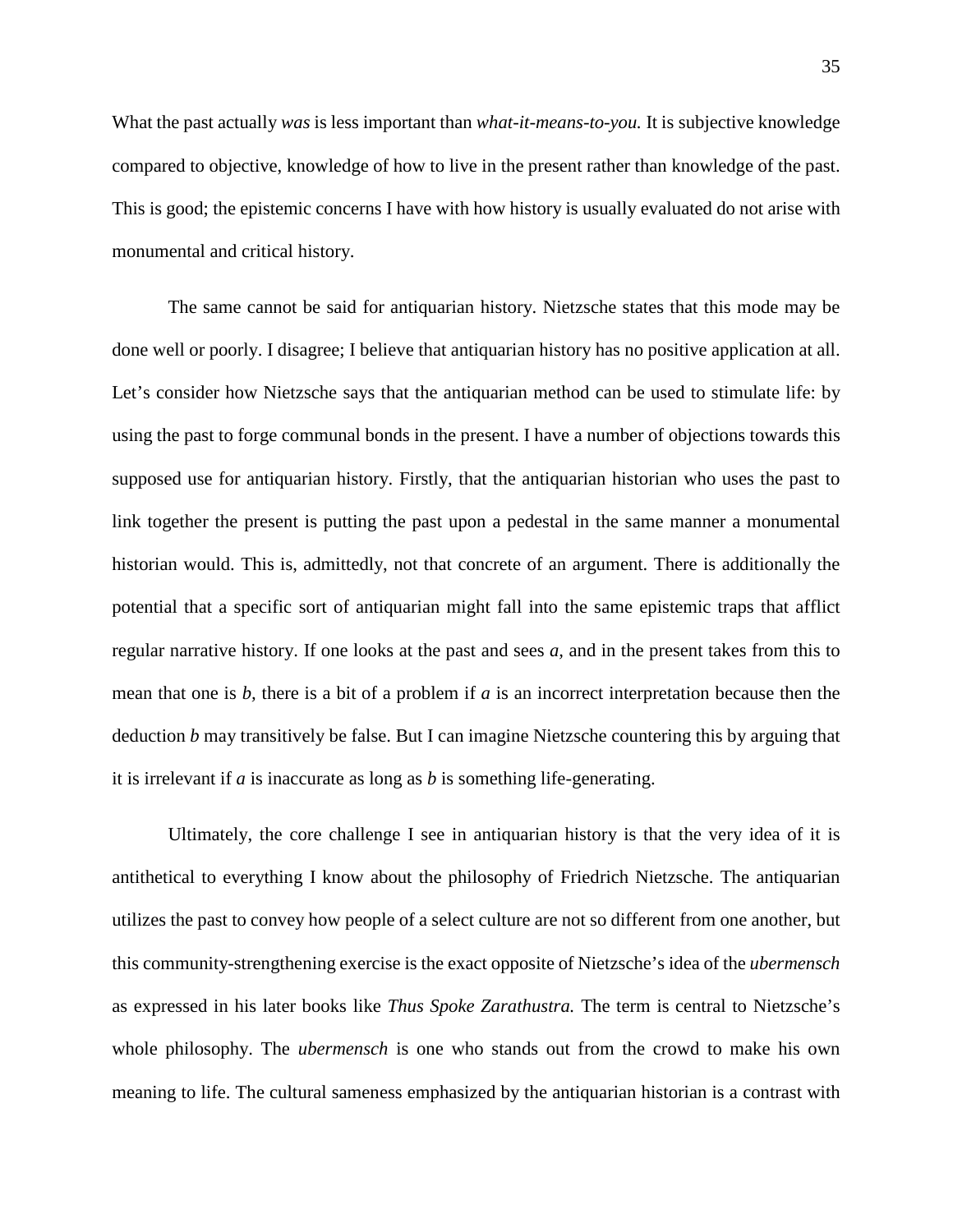the individuality of the *ubermensch,* so I question why Nietzsche asserts this mode has practical use to life. I can see the *ubermensch* embodied by the monumental and critical historian, using the past to create one's own greatness or attacking it to prove how different one is from older generations. But with antiquarian history it is more using the past to show how one is just like everyone else. How, exactly, is this life-generating?

Nietzsche might answer this last question by stating that life is still generated if the antiquarian historian is one of the crowd, but I would counter that the life produced by acting individually as the *ubermesch* supersedes whatever life is created through communal bonding. At the least, the amount of life generated by the antiquarian mode pales in comparison to that of monumental and critical history. Only the latter two modes can be of enough practical use to sidestep my epistemic worries of history.

#### 6.

In summation, let us return to the epigraph of this paper. How should we treat a piece of narrative history like *Barbarossa?* As a means to knowledge of the past? No. The unreliability of testimony and the use of colligatory language renders it difficult for a reader to get certain knowledge of the past. Nor can we consider it in the way that an antiquarian historian would, because it is more lifestimulating to be apart from the crowd than amongst it.

How we should view narrative history, and how the method can continue to have relevance in modern society, is to treat it via either the monumental or critical mode. Monumentally, we might view *Barbarossa* as an inspiration to create something new in the present life. Perhaps we admire Dekanozov's integrity and seek to emulate him. Critically, we might use the passage as an example of how not to act and how we in the present must be better people than the Nazis were.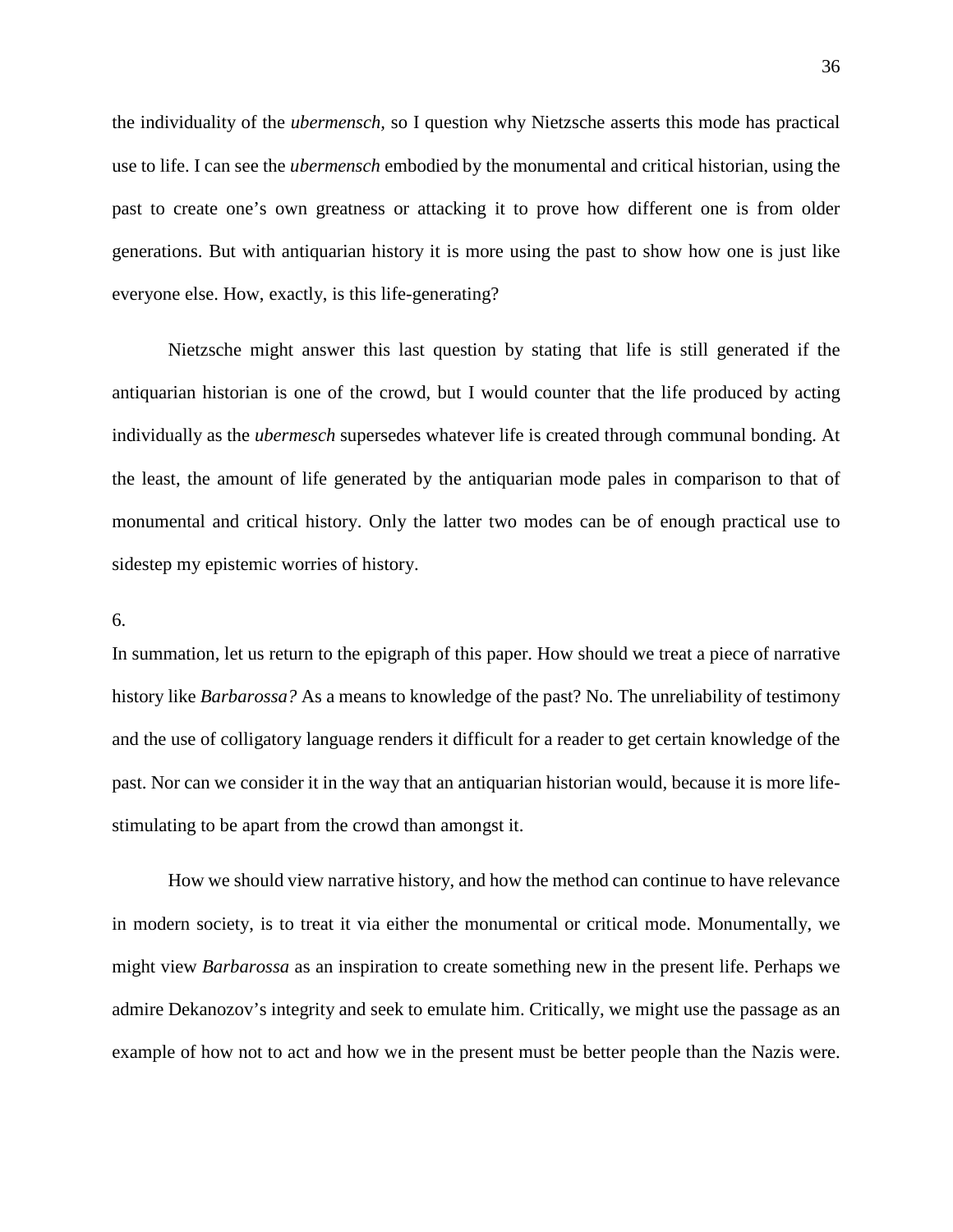These two modes are the correct standard of historical evaluation through which we may write, read, and study the past.